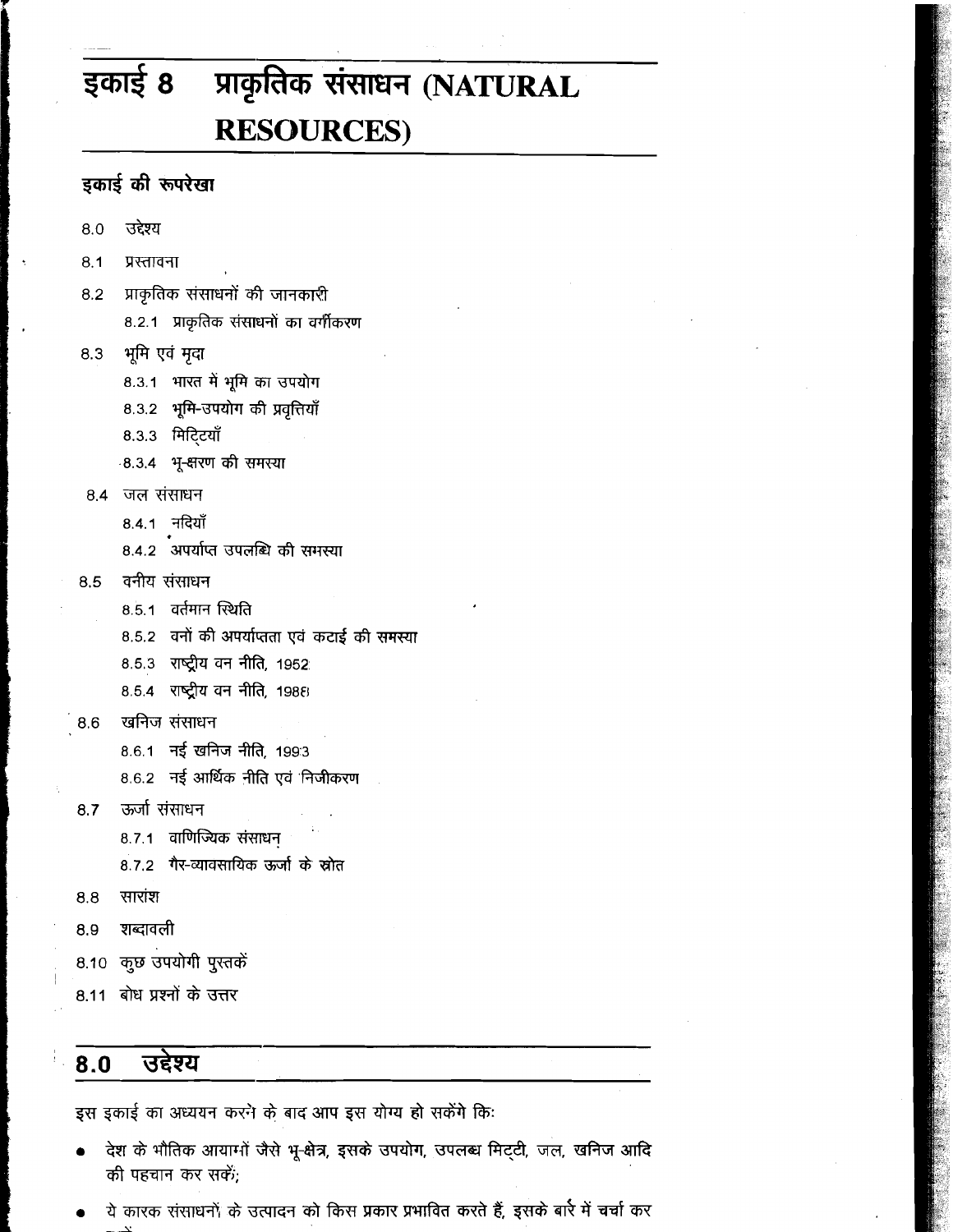भारतीय अर्थव्यवस्था का संसाधनीय आधार

- इन संसाधनों की मात्रा और उत्पादकता का रतर बढ़ाने के लिए उठाए गए कदमों की समीक्षा कर सकें:
- अर्थव्यवस्था में खनिज संसाधनों एवं वनीय संसाधनों की भूमिका बता सकें, और
- ऊर्जा के विभिन्न स्रोतों और उनके सापेक्ष महत्व का वर्णन कर सकें।

#### $8.1$ प्रस्तावना

अन्य विकासशील देशों की तरह भारत में जनसंख्या का बड़ा भाग अपनी जीविका के लिए कृषि एवं इसकी सम्बद्ध क्रियाओं पर निर्भर करता है। कृषि एवं सम्बद्ध क्रियाएं प्रत्यक्ष रूप से प्राकृतिक संसाधनों के प्रयोग से जुड़ी होती हैं। भारत में विविध प्रकार के प्राकृतिक संसाधन उपलब्ध हैं। इनकी सहायता से हम निश्चय ही एक आधुनिक मज़बूत अर्थव्यवरथा के निर्माण में सफल हो सकते हैं।

### प्राकृतिक संसाधनों की जानकारी  $8.2$

अन्य विकासंशील देशों की तुलना में हमें अपने प्राकृतिक संसाधनों की उपलब्धता के बारे में बेहतर जानकारी उपलब्ध है। पिछले 100 वर्षों या इससे भी अधिक समय से देश के संसाधनों के सर्वेक्षण का काम विशिष्ट संस्थाओं द्वारा निरंतर किया जा रहा है।

पंचवर्षीय योजनाओं के दौरान, प्राकृतिक संसाधनों के सर्वेक्षण के काम में और तेज़ी लाई गई। पहले से स्थापित "सर्वे ऑफ इण्डिया" (Survey of India) और "जिओलॉजिकल सर्वे आफ इन्डिया" (Geological Survey of India) आदि संस्थानों का विस्तार किया गया जिससे कि वे अपने कार्य-परिधि में नए कार्यक्रमों को जोड़ सकें। इसके साथ ही अनेक नई संख्थाओं की भी रथापना की गई और उन्हें उन क्षेत्रों में सर्वेक्षण की जिम्मेदारी सौंपी गई जहाँ पहले इस तरह का काम नहीं हो रहा था। सन 1950 में "इण्डियन ब्यूरो ऑफ माइन्स" (Indian Bureau of Mines) की स्थापना की गई। इस संस्था को प्राकृतिक संसाधनों के आर्थिक मूल्यांकन एवं इनके विकास के कार्यक्रम तैयार करने की जिम्मेदारी दी गई। पाँचवे दशक के अंत में "तेल एवं प्राकृतिक गैस आयोग" (Oil and Natural Gas Commission) का गठन किया गया। इस संगठन द्वारा पेट्रोलियम संसाधनों की खोज एवं विकास का काम किया जाता है। इस संगठन को असम, गुजरात एवं मुम्बई समुद्र में तेल और गैस की सफल खोज करने का श्रेय प्राप्त है। "केंद्रीय जल तथा ऊर्जा आयोग" (The Central Water and Power Commission) का जिसे कि अब दो अलग भागों में विभाजित कर दिया गया है, सन 1945 में गठन किया गया था। जल और ऊर्जा संबंधी संसाधनों का अध्ययन और उनके विकास के लिए कार्यक्रम तैयार करना इस संगठन का कार्य-क्षेत्र रहा। इण्डियन काउंसिल ऑफ एग्रीकल्चरल रिसर्च (Indian Council of Agricultural Research) के अधीन "सोयॅल लैंड यूज़ सर्वे" (Soil Land Use Survey) की स्थापना की गई है। यह संगठन राज्य रतर के कृषि विभागों के सहयोग से मिट्टी के बारे में सर्वेक्षणों का आयोजन करता है। प्राकृतिक संसाधनों के मूल्यांकन एवं उपयोग के बारे में वैज्ञानिक शोध एवं अध्ययनों का काम राष्ट्रीय प्रयोगशालाओं एवं संस्थानों द्वारा किया जाता है।

किंतु अभी अनेक क्षेत्र अछूते पड़े हैं तथा किन्हीं कारणों से वहाँ समुचित सर्वेक्षण नहीं हो पाए हैं। आवश्यकता इस बात की है कि सर्वेक्षण की आधुनिकतम तकनीकों का प्रयोग किया जाए और उनकी सहायता से अद्यतन जानकारी प्राप्त की जाएं। एरियल फोटोग्राफी (aerial photography), ऐरो-मेगनेटिक सर्वे (aero-magnetic survey), रिमोट-सेंसिंग (remote sensing) आदि विकसित तकनीकों की सहायता से दूर-दराज के क्षेत्रों में भी आसानी से सर्वेक्षण का काम पूरा किया जा सकता है। इनके प्रयोग से शीघ्र ही परिणाम भी मिल जाते हैं। अब जब प्राकृतिक संसाधनों के वैज्ञानिक ढंग से समुचित प्रयोग करने की आवश्यकता आ खड़ी हुई है, अद्यतन विकसित तकनीकों के उपयोग से मुल्यवान 'सहायता मिल सकती है।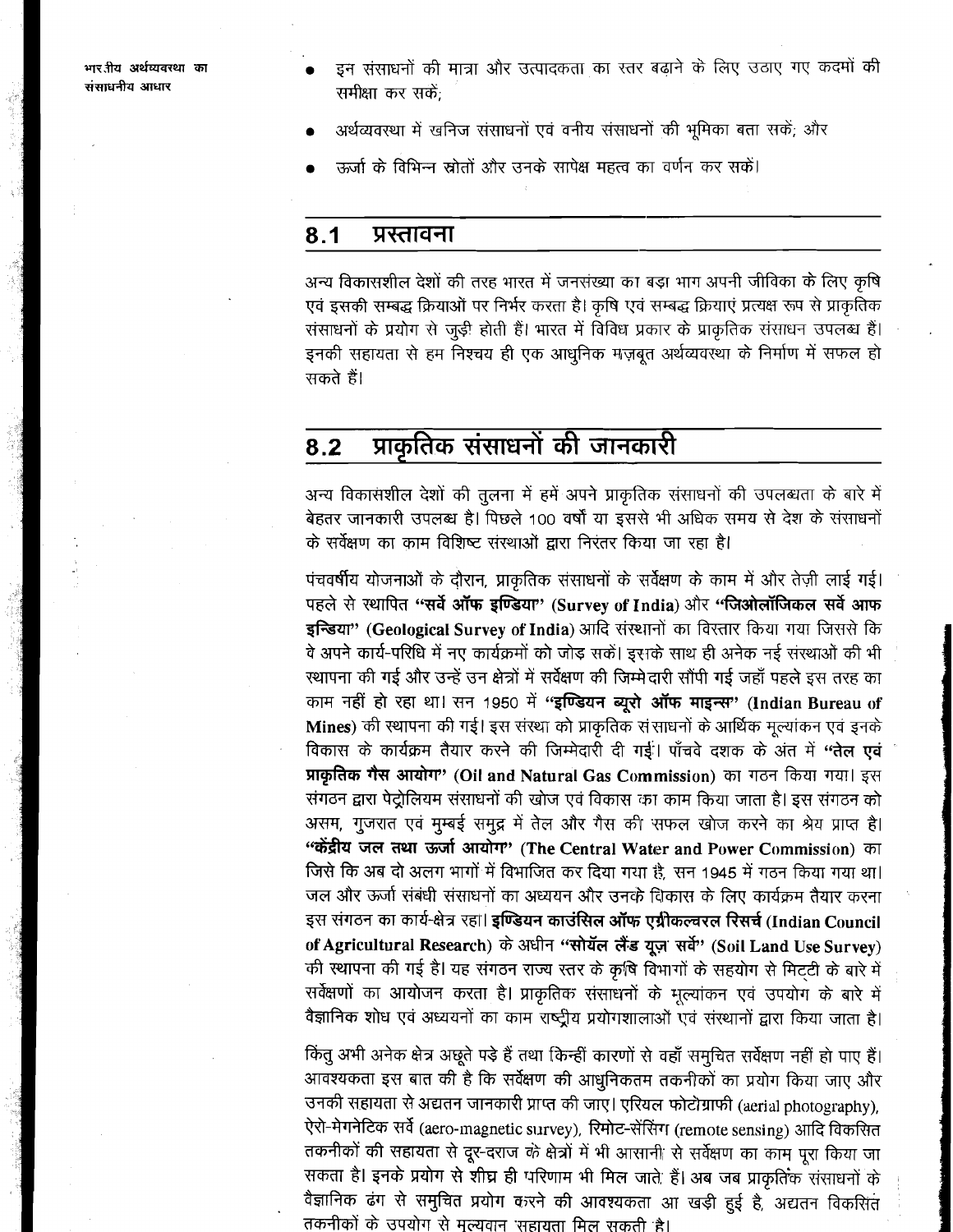## 8.2.1 प्राकृतिक संसाधनों का वर्गीकरण

प्राकृतिक संसाधनों को दो भागों में वर्गीकृत किया जा सकता है। ये हैं:

- पूनरूत्पादनीय संसाधन; तथा  $\left( \left( \right)$
- गैर-पुनरूत्पादनीय संसाधन। 2)
- पुनरूत्पादनीय संसाधन (Reproducible resources) : पुनरूत्पादनीय संसाधन उन प्राकृतिक  $\left( \left( \right)$ पदार्थों की उपलब्धता है जिनमें समय-समय पर स्वतः ही वृद्धि होती है। वृद्धि की यह प्रक्रिया प्राकृतिक देन हो सकती है अथवा इनके लिए मानवीय प्रयास भी किए जा सकते हैं। उदाहरण के लिए, नदियों में पानी की मात्रा, भूतल में पानी की मात्रा, वनों के आकार आदि में प्राकृतिक वृद्धि अपेक्षित होती है और थोड़े मानवीय प्रयासों से इस वृद्धि को अनुकूल दिशा में प्रवाहित किया जा सकता है।
- गेर-पुनरूत्पादनीय संसाधन (Non-reproducible resources) : गैर-पुनरूत्पादनीय संसाधन  $\left( 2\right)$ वे पदार्थ हैं जोकि हमें एक पूर्व-निश्चित स्टॉक में उपलब्ध हैं, जैसे - कोयला, कच्चा तेल, लौह चूर्ण, अभ्रक आदि। जैसे-जैसे हम इनका उपयोग करते जाते हैं, इनकी मात्रा कम होती जाती है। अतः इनके उपयोग के बारे में हमें वर्तमान उपभोग और भावी आवश्यकताओं में संतुलन बनाए रखने पर विचार करना होता है। वैसे यह भी होता है कि अनेक बार इनके रटॉकों की जानकारी ही नहीं होती। अतः इनकी खोज के लिए भी हमें प्रयत्न करने पड़ते हैं।

### 8.3 भूमि एवं मुदा

उत्तर से दक्षिण की ओर भारत की कुल लम्बाई 3,214 किलोमीटर तथा पूर्व से पश्चिम की ओर 2,933 किलोमीटर है जबकि भारत का कूल भू-क्षेत्र 32,87,782 वर्ग किलोमीटर है। भू-क्षेत्र की दृष्टि से भारत विश्व का सातवाँ सबसे बड़ा देश है। छः बड़े देश क्रमवार ये हैं - रूस, कनाड़ा, चीन, अमरीका, ब्राज़ील, एवं ऑस्ट्रेलिया। स्पष्टतः भारत एक बड़े आकार का देश है तथा अपनी भौगोलिक स्थिति, आकार एव आर्थिक संसाधनों की सम्पदा के कारण अंतर्राष्ट्रीय व्यवस्था में महत्वपूर्ण भूमिका निभा सकने के योग्य है।

## 8.3.1 भारत में भूमि का उपयोग

देश का कूल भू-क्षेत्र वह उच्च सीमा निर्धारित कर देता है जहाँ तक कि विकास कार्यक्रमों के लिए भूमि की उपलब्धता की अपेक्षा की जा सकती है। विकास कार्यक्रम जैसे-जैसे आगे बढ़ते हैं, भूमि की आवश्यकताएँ बढ़ती जाती हैं। परिणामरवरूप भूमि का उपयोग इन उपयोगों की ओर क्रमशः अंतरित (diverted) होता जाता है। सामान्यतः भूमि का उपयोग कृषि-कार्यों से बदलकर गैर-कृषि कार्यों की ओर होने लगता है। इन गैर-कृषि उपयोगों में हम उल्लेख कर सकते हैं; उद्योग, विनिर्माण, व्यापार आदि क्रियाओं का। एक विकासशील श्रम-अतिरेक वाली अर्थव्यवस्था जहाँ कृषि ही प्रमुख जीविका का साधन होती है, भूमि का कृषि-उपयोग से गैर-कृषि उपयोगों में चला जाना अनेक गम्भीर समरयाओं का कारण बन सकता है। ऐसी प्रक्रिया के परिणामस्वरूप अर्थव्यवस्था में कृषि पदार्थों, विशेष रूप से खाद्यान्न की कमी की स्थिति आ सकती है। ऐसी परिस्थिति में समस्त विकास-प्रक्रिया ही डगमगा सकती है। भूमि की गैर-कृषि उपयोगों की बढ़ती माँग की परिस्थिति में यह सिफारिश की जाती है कि पहले से बेकार पड़ी अथवा कम उपजाऊ या पथरीली भूमि में सुधार के कार्य किए जाने चाहिए और ऐसी भूमि को कृषि एवं गैर-कृषि उपयोगों के योग्य बनाया जाना चाहिए। इस संदर्भ में उपलब्ध भूमि का प्रयोगवार विवरण अत्यंत महत्वपूर्ण हो जाता है।

भारत में उपलब्ध भूमि के उपयोग के बारे में जानकारी तालिका-1 में प्रस्तुत की गई है: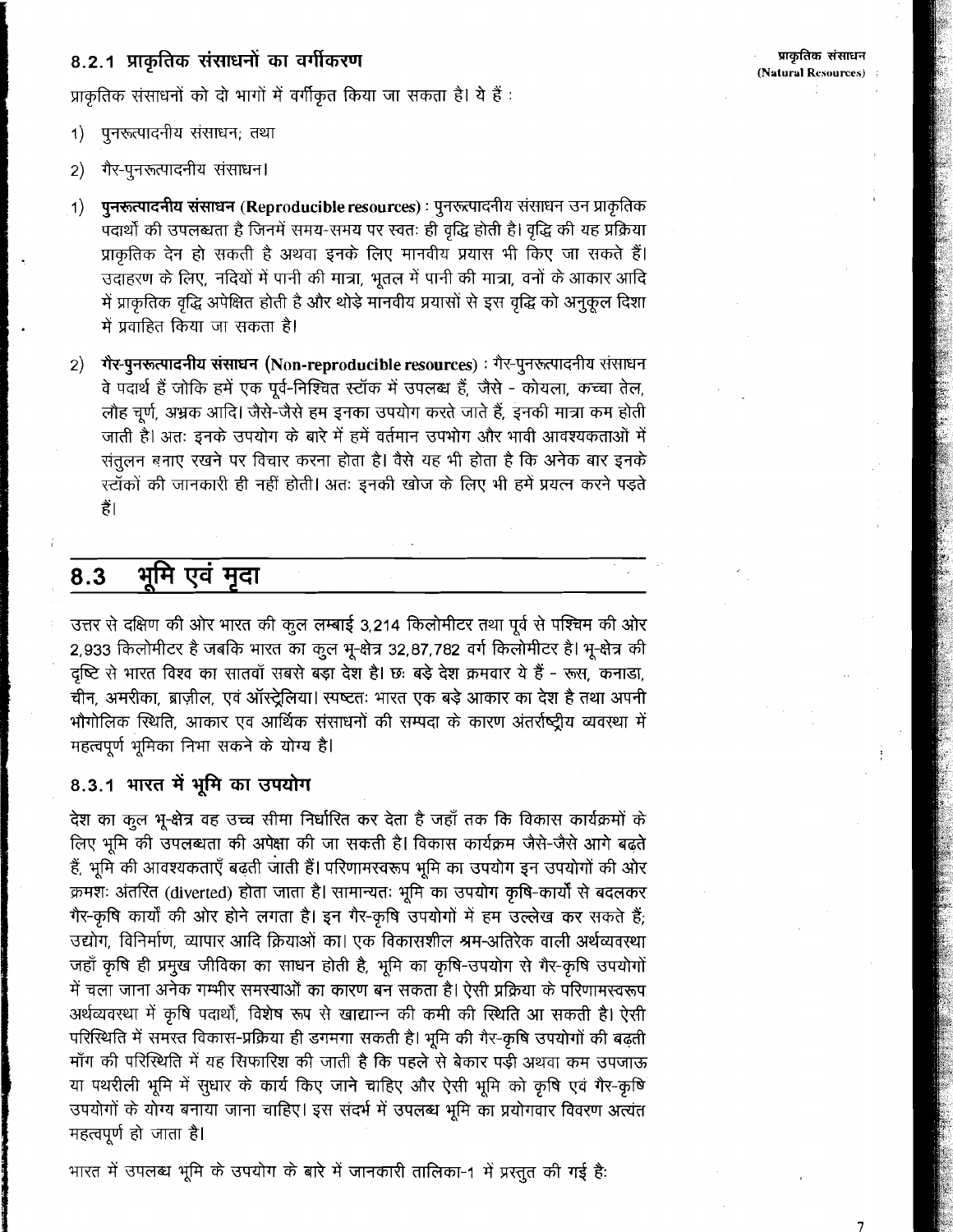(मिलियन हैक्टेयर)

|        | कुल*                                     | 304.9 |   |
|--------|------------------------------------------|-------|---|
| $-10.$ | स्थायी चरागाह                            | 11.8  |   |
| 9.     | पहले से ही खाली रखा क्षेत्र              | 9,6   | × |
| 8.     | वर्तमान में खाली रखा भू-क्षेत्र          | 13.8  |   |
| 7.     | कृषि-योग्य किंतु व्यर्थ रखा क्षेत्र      | 15.0  |   |
| 6.     | कम घने वनीय क्षेत्र                      | 29.3  |   |
| 5.     | पेड़ों और पेड़-झूंडों के अंतर्गत क्षेत्र | 3.7   |   |
| 4.     | अच्छे बने वनीय क्षेत्र                   | 38.6  |   |
| 3.     | निवल खेती के अंतर्गत भू-क्षेत्र          | 142.2 |   |
| 2.     | बंजर एवं कृषि-अयोग्य भू-क्षेत्र          | 19.7  |   |
| 1.     | ं गैर-कृषि कार्यों के अंतर्गत भू-क्षेत्र | 21.2  |   |

\*इतने कूल भौगोलिक क्षेत्रफल के उपयोग के बारे में ही आंकड़े उपलब्ध हैं।

तालिका-1 से यह स्पष्ट जानकारी मिल जाती है कि भावी विकास-क्रम में कितनी मात्रा में भूमि की उपलब्धता की अपेक्षा की जानी चाहिए। इसके उपयोग के आधार पर उपलब्ध भू-क्षेत्र को दो भागों में बाँटा जा सकता है: (1) कृषि-योग्य भूमि; तथा (2) गैर-कृषि योग्य भूमि।

कृषि-योग्य भूमि (Agricultural Land): इस वर्ग में हम उन भूमि-खण्डों को शामिल करते हैं जिनपर वर्तमान में खेती-बाड़ी हो रही है तथा जो खाली पड़े हैं एवं जिनमें पेड़ आदि लगाए गए हैं। इस समय भारत के कुल भौगोलिक क्षेत्रफल का लगभग 50 प्रतिशत भाग कृषि-योग्य भूमि है। बड़े आकार या मध्य आकार वाले सभी देशों की तुलना में भारत में कृषि-योग्य भूमि का अनुपात सर्वाधिक है। यह निम्न बातों का प्रतीक है:

- (i) मैदानी इलाकों एवं समतल भूमि (plains) के विस्तृत स्वरूप आदि भौतिक कारकों के अनुकूल प्रभाव, एवं
- (ii) कृषि-योग्य भूमि पर खेती-बाड़ी का विस्तार आदि।

यद्यपि कृषि-योग्य भूमि आकार में बहुत विस्तृत है, लेकिन यदि हम इसकी तुलना जनसंख्या से करते हैं तो हम पाते हैं कि प्रति व्यक्ति भूमि की उपलब्धता जो मात्र 0.20 हैक्टेयर ही अनुमानित है, बहुत कम है। खेती-बाड़ी के अंतर्गत कुल भू-क्षेत्र के 15 प्रतिशत भाग पर साल में एक से अधिक फसलों का उत्पादन किया जाता है। लगभग एक-चौथाई भाग को ही सिंचाई की सेवाएँ उपलब्ध हैं।

(2) गैर-कृषि योग्य भूमि (Non-agricultural land) : इस वर्ग में वनों, चरागाहों, शहरों, गाँवों, सड़कों, रेल आदि गैर-कृषि कार्यों में प्रयुक्त भूमि को शामिल किया जाता है। इसके अलावा, पहाड़ी एवं मरुस्थली ज़मीन तथा वह सब क्षेत्र जो खेती-बाड़ी के योग्य नहीं है और व्यर्थ ही पड़े हैं, को इसी वर्ग में शामिल किया जाता है।

## 8.3.2 भूमि-उपयोग की प्रवृत्तियाँ (Trends in Land Utilisation)

योजनावधि में भूमि के उपयोग के बारे में जो प्रवृत्तियाँ सामने आई हैं, उनमें निम्न दो प्रमुख हैं: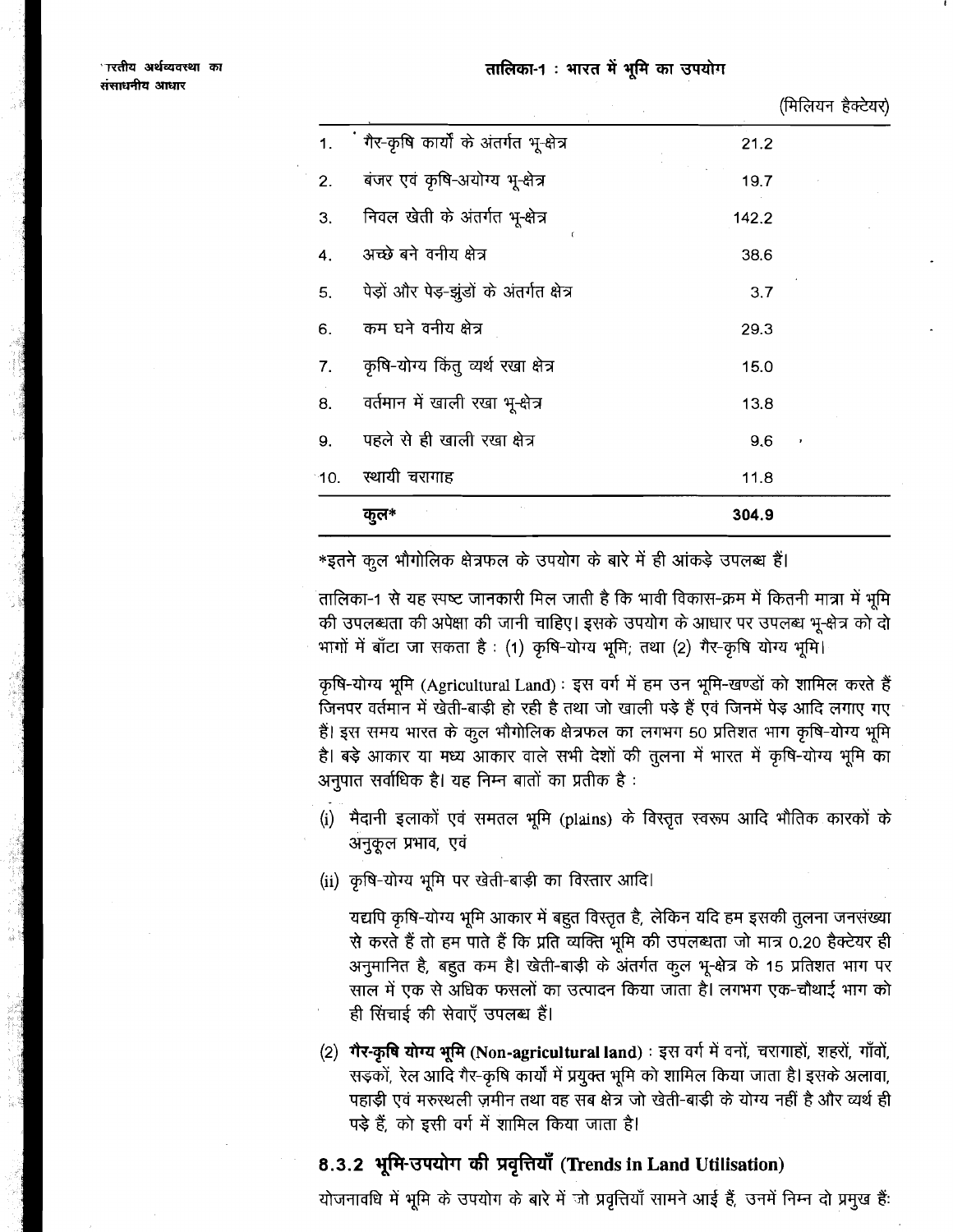प्राकृतिक संसाधन (Natural Resources)

व्यर्थ पड़ी और खाली पड़ी भूमि की बड़ी मात्रा को उपयोग-योग्य बनाया गया है, तथा  $\mathbf{i}$ 

एक से अधिक फसल के लिए प्रयुक्त भूमि की मात्रा में भारी वृद्धि हुई है। ii)

पाँचवें दशक के दौरान ज़मींदारी और जागीरदारी प्रणालियों की समाप्ति जैसे भू-सुधार कार्यक्रम लागू होने के बाद व्यर्थ और खाली पड़ी भूमि को पुनः उपयोग के योग्य बनाने के काम ने गति पकड़ी। इस काम में भूतपूर्व ज़मींदारों ने तथा काश्तकारों ने रुचि दिखलाई। ज़मींदार, जो भूमि उनके पास व्यक्तिगत खेती-बाड़ी के लिए बच गई थी, उसका भरसक प्रयोग अपने लाभ के लिए उठाना चाहते थे और इसी तरह से जिन काश्तकारों को भूमि के अधिकार प्राप्त हुए वे भी इस काम में जुट गए। इस प्रक्रिया को आगे बढ़ाने में सरकार ने भी ऋणों एवं अनुदानों के रूप में पर्याप्त वित्तीय सहायता प्रदान की।

योजनावधि में एक से अधिक फसल की खेती में प्रयुक्त भू-क्षेत्र में भी उल्लेखनीय वृद्धि हुई है। इन बातों को ध्यान में रखते हुए कि (i) भविष्य में गैर-कृषि उपयोगों में भूमि की माँग बढ़ती ही रहेगी; और (ii) कृषि-योग्य भूमि की मात्रा सरलता से नहीं बढ़ाई जा सकती, हमें इस ओर ग़ौर करना होगा कि आधुनिक तकनीक के प्रयोग से हम उपलब्ध भूमि पर साल में एक से अधिक फसलों का उत्पादन करें। अनुभव यह है कि तीन या चार फसलें भी आसानी से पैदा की जा सकती हैं बशर्ते कि इसके लिए पर्याप्त सुविधाएँ उपलब्ध हों।

भविष्यवक्ताओं के अनुसार सन 2000 ई. में हमें उच्च अनुमानों के आधार पर 46.2 करोड़ हेक्टेयर भूमि की या निम्न अनुमानों के आधार पर 42.7 करोड़ हेक्टेयर भूमि की आवश्यकता होगी। किसी भी परिस्थिति में हम यह तो जानते हैं कि देश का कूल क्षेत्र पूर्व-निश्चित और सीमित है तथा इसमें किसी तरह की वृद्धि संभव नहीं है। अतः आवश्यकता इस बात की है कि उपलब्ध भूमि क्षेत्र का विभिन्न वैकल्पिक प्रयोगों में सुचिंतित तरीके से बँटवारा किया जाए। जहाँ तक संभव हो, गैर-कृषि कार्यों के लिए गैर-कृषि योग्य भूमि का ही इस्तेमाल किया जाना चाहिए। ऐसा करने से न केवल खेती-बाड़ी के लिए पर्याप्त मात्रा में भूमि बची रहेगी बल्कि संतुलित क्षेत्रीय विकास के लक्ष्यों को प्राप्त करना संभव हो पाएगा।

## 8.3.3 मृदा अथवा मिटि्टयाँ (Soils)

किसी देश का फसलों का प्रतिरूप (crop pattern) बहुत कुछ उसके भौतिक पर्यावरण एवं मिटिटयों के रवरूप से प्रभावित होता है। इण्डियन काउंसिल ऑफ एग्रीकल्चरल रिसर्च (ICAR) द्वारा भारत में उपलब्ध मिटिटयों को आठ भागों में वर्गीकृत किया जा सकता है : (i) दोमट मिटटी (ii) विभिन्न प्रकार की काली मिटटी (iii) लाल मिट्टी (iv) पहाड़ी मिट्टी (v) वनीय मिटटी (vi) शुष्क मिटटी (vii) क्षारीय एवं लवणीय मिट्टी, तथा (viii) सेन्द्रिय (peaty and organic) मिट्टी।

इन सभी वर्गों में पहले चार वर्ग - अपने महत्व के क्रम में दोमट, काली, लाल एवं पहाड़ी - प्रमुख हैं। दोमट मिट्टी अधिक गर्म, गहरी और उपजाऊ होती है। वैसे तो रबी और खरीफ की सभी फसलें इसमें पैदा होती हैं, लेकिन गेहूं, चावल, गन्ना, तम्बाकू और पटसन की खेती के लिए यह मिट्टी विशेष रूप से उपयुक्त होती है। काली मिट्टी भी बहुत उपजाऊ है। इसमें अधिक समय तक नमी बनाए रखने की शक्ति होती है। यही कारण है कि कपास की खेती के लिए यह बहुत उपयुक्त मानी जाती है। इसी तरह, लाल मिट्टी में भी विभिन्न प्रकार की फसलों जैसे कपास, चावल, गेहूं, ज्वार, बाजरा आदि की खेती की जाती है। पहाड़ी मिट्टी चाय और मोटे अनाजों की खेती के अनुकूल होती है।

संक्षेप में, देश में विभिन्न प्रकार की मिट्टी मिलती है। सभी प्रकार की मिट्टी सभी प्रदेशों में प्रायः बँटी है। ये मिटि्टयाँ बहुत उपजाऊ हैं और ऊंची उत्पादकता के योग्य हैं। इनकी सहायता से देश में प्रायः सभी तरह की फसलों की खेती संभव होती है।

# 8.3.4 भू-क्षरण की समस्या (Problem of Soil Erosion)

सदियों से निरंतर शोषित होने के परिणामस्वरूप और ठीक देख-रेख के अभाव में भारत की मिटि्टयों की कुशलता और उपजाऊपन गिरता रहा है। इसके साथ ही देश के समक्ष भू-क्षरण की भारी समस्या प्रकट हो गई है।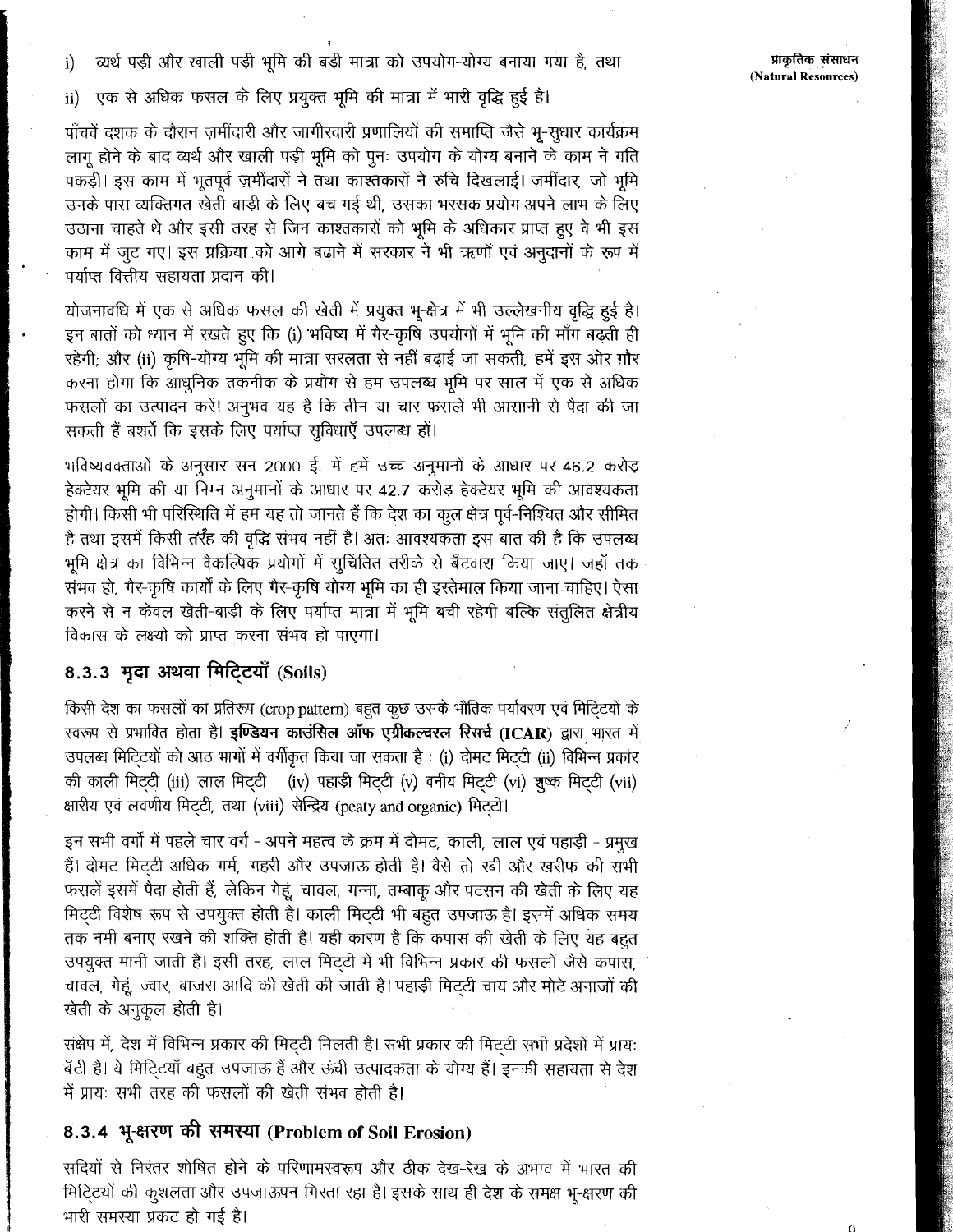भारतीय अर्थव्ययस्था का संसाधनीय आधार

भू-क्षरण से तात्पर्य भूमि के ऊपरी भाग के कटाव से है। भूमि का यह भाग सबसे अधिक उपजाऊ होता है। जब तेज़ी से वर्षा होती है और पानी की चोट से भूमि की ऊपरी परत में कटाव आ जाते हैं तो बहाव के साथ मिटटी बहने लगती है। भू-क्षरण अनेक कारकों का संयुक्त परिणाम है, जैसे वन-कटाई, चरागाहों की अत्यधिक चराही, ख्यानांतरित खेती-बाड़ी, खेती-बाड़ी के गलत तरीकों का प्रयोग, सड़क निर्माण आदि।

भारत में भू-क्षरण की समरया काफी बड़े क्षेत्र में फैली हुई है। एक मोटे अनूमान के अनूसार देश में लगभग 8 करोड़ हेक्टेयर भू-भाग थोड़ा-बहुत इस समस्या से प्रभावित है।

पंचवर्षीय योजनाओं में भू-क्षरण को रोकने के लिए अनेक प्रयास किए गए हैं। किंतु इस कार्यक्रम के अनुपालन में अनेक कठिनाइयाँ आई हैं:

- सामुदायिक भूमि के उचित प्रबंधन की कठिनाई, अनुभवी और प्रशिक्षित कार्यकर्ताओं की j) कमी
- ii) केंद्र एवं राज्य स्तर पर समुचित संगठन का अभाव

iii) भू-संरक्षण कानून में ढील

iv) अंतर्विभागीय तालमेल तथा सामाजिक योगदान की अनुपलब्धि आदि।

### बोध प्रश्न 1

1) भूमि-उपयोग से सम्बद्ध आँकड़ों की उपयोगिता का वर्णन कीजिए।

एक से अधिक फसल की खेती वाले क्षेत्र से आप क्या समझते हैं? 2)

भारत में मिलने वाली विभिन्न मिटि्टयों के नाम बतलाएँ।  $3)$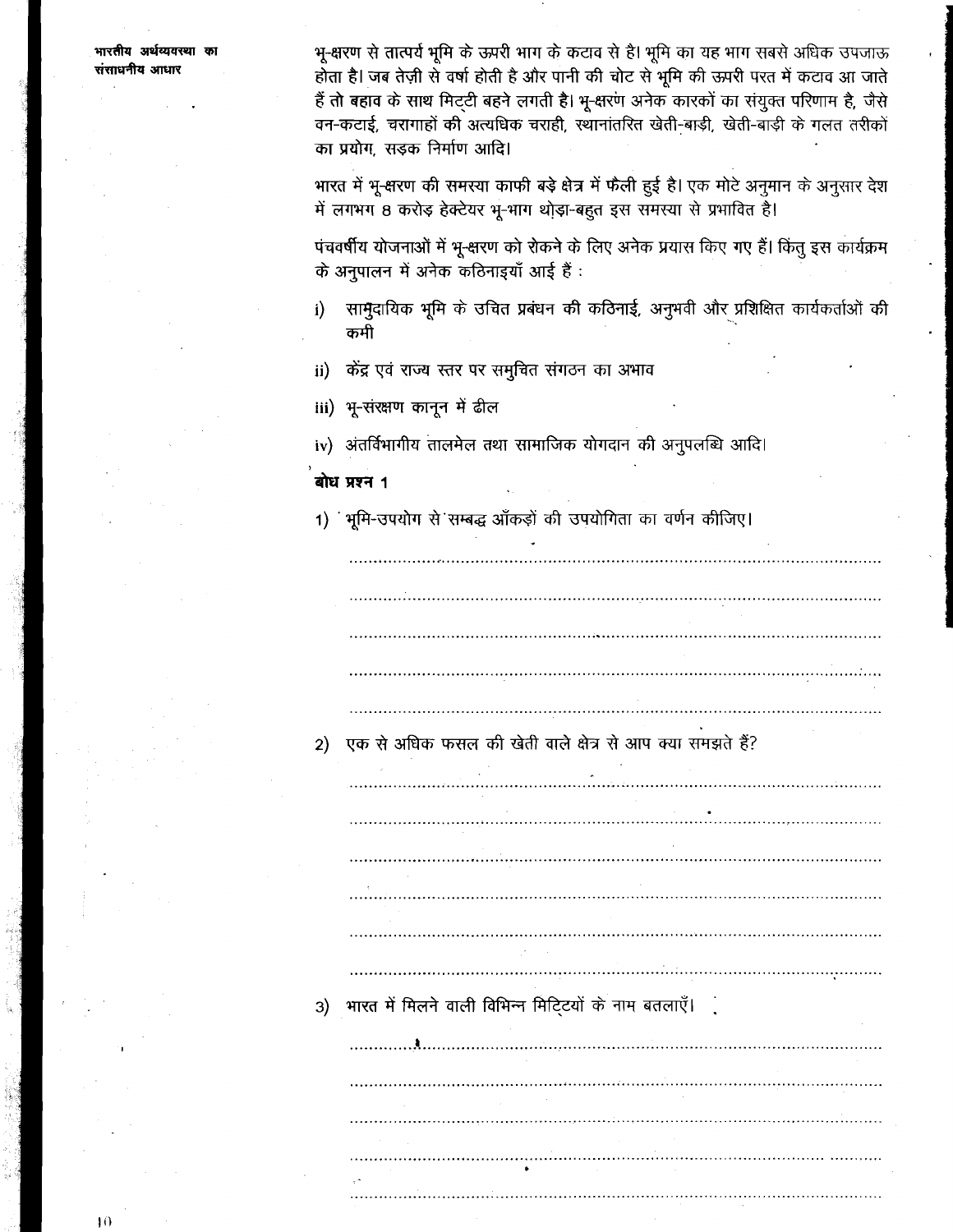$4)$ विभिन्न मिटिटयों की उपलब्धता की क्या भूमिका है?

### जल संसाधन (WATER RESOURCES)  $8.4$

भारतीय अर्थव्यवस्था में जल ऊर्जा-आपूर्ति का एक प्रमुख स्रोत है। अर्थव्यवस्था में कुल निर्मित ऊर्जा का लगभग एक-चौथाई भाग जल परियोजनाओं से ही प्राप्त होता है। जल का प्रयोग कृषि में सिंचाई के वास्ते भी किया जाता है। चूँकि भारतीय अर्थव्यवस्था की उन्नति कृषि-क्षेत्र के साथ पुरी तरह से जुड़ी हुई है, अतः जल की पर्याप्त उपलब्धि आर्थिक विकास के कार्यक्रमों को उचित दिशा-बोध करवा सकती है।

भारत में जल प्रमुख रूप से दो स्रोतों से प्राप्त होता है। ये हैं - (i) तल से प्राप्त जल (surface water); और (ii) भूमिगत जल (ground water)। पहले रूप में हमें पानी नदियों, झीलों आदि स्रोतों से प्राप्त होता है जबकि भूमिगत जल की आपूर्ति कुएं, झरने आदि स्रोतों से होती है। इसके अलावा भी जल के अन्य स्रोत हैं जिनका कि हम उपयोग नहीं कर पाए हैं, जैसे खारीय झीलें (saline lakes), खारीय झरने, बर्फ आदि। तल के ऊपर जल वाले स्रोतों की वर्षा द्वारा पुनः वृष्टि (replenishment) होती रहती है।

जल के उपरोक्त दोनों स्रोतों में तल के ऊपर के स्रोत अधिक महत्वपूर्ण हैं और भावी आर्थिक विकास में इन्हें महत्वपूर्ण भूमिका निभानी है। भू-तल से हमें नदियों द्वारा प्रमुखतः जल की उपलब्धि होती है।

## 8.4.1 नदियाँ

भारत की नदियों को चार भागों में वर्गीकृत किया जा सकता है। ये हैं --

- हिमालय की नदियाँ. i)
- दक्षिणी नदियाँ ii)
- iii) तटीय क्षेत्रों की छोटी नदियाँ; एवं
- iv) आंतरिक नल-निर्माण प्रणाली से बनी नदियाँ।

हिमालय की नदियों को प्रायः पर्वतीय बर्फ (snow) से पानी मिलता है। अतः इनका प्रवाह वर्ष-पर्यन्त बना रहता है। मानसून के समय इन नदियों में पानी का प्रवाह बहुत तेज़ बढ़ जाता है जिनके परिणामस्वरूप बाढ़ आदि का प्रकोप सहन करना पड़ता है। दक्षिणी नदियों के लिए वर्षा ही पानी का प्रमुख स्रोत है। परिणामस्वरूप, इन नदियों के जल के स्तर में उतार-चढ़ाव आते रहते हैं। तटीय नदियों और विशेष रूप से पश्चिमी तटों की नदियों की लम्बाई छोटी होती है और इनका प्रभाव-क्षेत्र सीमित है। इन नदियों में वर्ष भर पानी का प्रवाह नहीं बना रहता बल्कि यह काफी समय सूखी ही रहती हैं। आंतरिक जल निकासी प्रणाली से उत्पन्न नदियाँ प्रमुख रूप से पश्चिम राजस्थान में पाई जाती हैं। ये प्रायः सभी मौसमी स्वरूप की ही होती हैं।

गंगा नदी देश की सबसे लम्बी नदी है। इसका प्रभाव-क्षेत्र देश के कुल क्षेत्रफल के एक-चौथाई के बराबर है। इस क्रम में दूसरे स्थान पर गोदावरी नदी है। यह देश के कुल क्षेत्रफल के लगभग 10 प्रतिशत भाग को प्रभावित करती है। दो अन्य नदियाँ जो आकार में तो अपेक्षाकृत छोटी हैं

11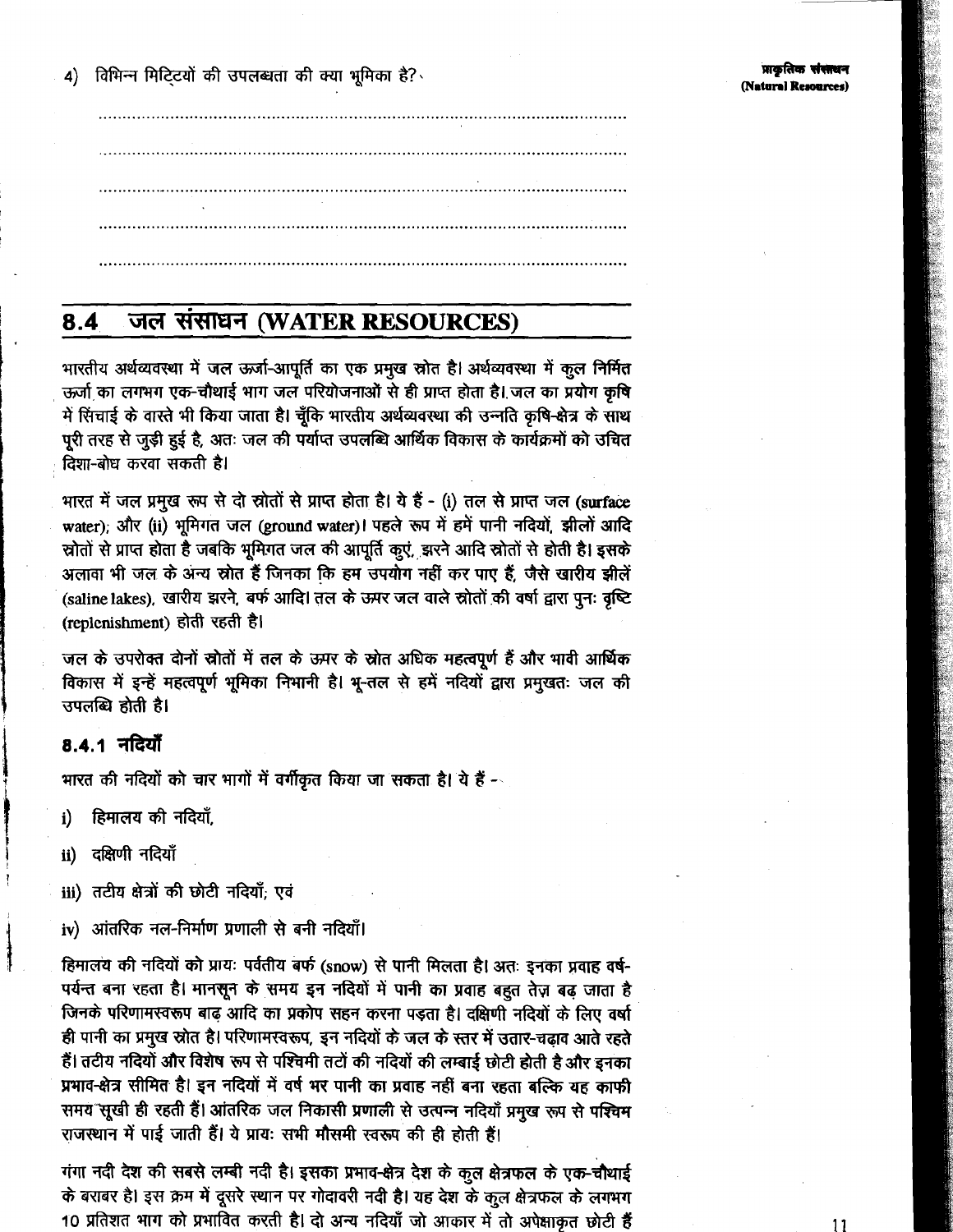किंतू कृषि की दृष्टि से अत्यधिक महत्वपूर्ण हैं - उत्तरी भारत की ''तवी'' नदी तथा तथा दक्षिण भारत की "पेन्नर" (Panner) नदी है।

# 8.4.2 अपर्याप्त उपलब्धि की समस्या (Problem of Inadequate Availability)

उपरोक्त वर्णन से स्पष्ट है कि भारत में बहुत बड़ी मात्रा में जल के अनेक स्रोत उपलब्ध हैं। किंतु बड़ी जनसंख्या के संदर्भ में जल-संसाधनों की उपलब्धि हमारी आवश्यकताओं की तुलना में कहीं कम है। उदाहरणस्वरूप, एक अनुमान के अनुसार वर्ष 2025 ई. में हमें खेती-बाड़ी के लिए सकल 210 मिलियन हेक्टेयर भूमि की आवश्यकता होगी। किंतु इसके विपरीत, 2025 ई. में हम केवल 113 मिलियन हेक्टेयर भूमि पर ही सिंचाई की सुविधाएँ उपलब्ध करवा सकेंगे। अर्थात केवल 52 प्रतिशत भूमि में ही सिंचाई की सुविधा उपलब्ध होगी और शेष भाग इससे वंचित रहेगा। इस बात को ध्यान में रखते हुए कि देश में जल की आवश्यकताएँ निरंतर बढ़ रही हैं तथा इनकी आपूर्ति उस अनुपात में नहीं बढ़ाई जा सकती, यह आवश्यक है कि हम उपलब्ध जल-संसाधनों के उपयोग के लिए समुचित योजना तैयार करें और जहाँ तक सम्भव हो, इन संसाधनों को अपव्यय होने से बचाया जाए।

### वनीय संसाधन (FOREST RESOURCES) 8.5

आर्थिक विकास में वनीय संसाधन बहु-आयामीय भूमिका निभाते हैं। वन उद्योगों, रक्षा, संचार, घरेलू तथा अन्य सार्वजनिक कार्यों के लिए जरूरी कच्चा माल प्रदान करते हैं। निर्यातों में वनों का योगदान है तथा प्राथमिक, विनिर्माण एवं सेवा क्षेत्र में रोजगार प्रदान करने में वन महत्वपूर्ण भूमिका निभाते हैं। वनों से किसानों को लकड़ी, चारा, ईंधन आदि मिलते हैं। वन्य जीवों के पालन तथा उर्वरता बनाए रखने में वनों की उपयोगिता को भी स्वीकृत किया जाता है। वनों के अनगिनत लाभ हैं जिनमें निम्नलिखित प्रमुख हैं:

- पेड़ों के अनेक विविध प्रयोग संभव हैं। इसलिए इन्हें बहुत महत्व का प्राकृतिक संसाधन 1) समझा जाता है। पेड़ प्रकाश-संश्लेषण (photo-synthesis) क्रिया द्वारा सौर शक्ति को विभिन्न परोक्ष प्रकार की शक्तियों में बदल देते हैं जैसे खाद्यान्न, ईंधन, तेल और तेल उत्पाद, उद्योगों के लिए कच्चा माल आदि। इन सभी का प्रयोग किसी न किसी रूप में हम सब करते हैं।
- पेड़ों और झाड़ियों के मिश्रित झुंड से वर्षा आकर्षित होती है। ये झुंड भू-क्षरण को नियंत्रित 2) रखते हैं तथा मिट्टी और पर्यावरण दोनों में जल-वाष्प बनाए रखने में सिद्ध होते हैं। इस क्रिया द्वारा रेगिरतान की चाल पर काबू पाया जा सकता है। खाद्यान्न एवं कृषि संस्था की ट्रॉपिकल क्षेत्रों के वन संसाधनों के बारे में रिपोर्ट में स्पष्ट रूप से कहा गया है कि वन संसाधन इन क्षेत्रों में वन्य-जीव, मिट्टी, जल तथा जलवायु पर अनुकूल और गहरा प्रभाव डालते हैं।
- समाज का गरीब वर्ग अनेक तरीकों से वनों द्वारा लाभान्वित होता है। वस्तुतः वह अपनी  $3)$ जीविका के लिए इन्हीं पर निर्भर रहता है। वनों से उसे ईंधन प्राप्त होता है। इसी प्रकार इमारती सुविधाओं के लिए इमारती लकड़ी भी वनों द्वारा ही प्राप्त होती है। आहार के वारते वनीय पक्षियों और पशुओं का शिकार किया जाता है, आदि।
- वन शुद्ध ऑक्सीज़न गैस की आपूर्ति करते हैं जोकि स्वच्छ पर्यावरण की एक अनिवार्य शर्त  $4)$ है।
- उपरोक्त सबके अलावा, वनों के अनेक परोक्ष लाभ भी हैं। उपलब्ध अनुमानों के अनुसार वनों  $5)$ पर किए गए प्रत्यक्ष निवेश से प्राप्त प्रतिफल अनेक अन्य निवेशों के प्रतिफलों से कहीं अधिक पाए गए। यह सिद्ध किया जा चुका है कि यदि उप-हिमालय क्षेत्र में एक खण्ड भूमि पर साल वन लगाए जाएँ तो इनसे प्रति वर्ष प्रतिवृक्ष 4,500 रुपए की आय प्राप्त हो सकती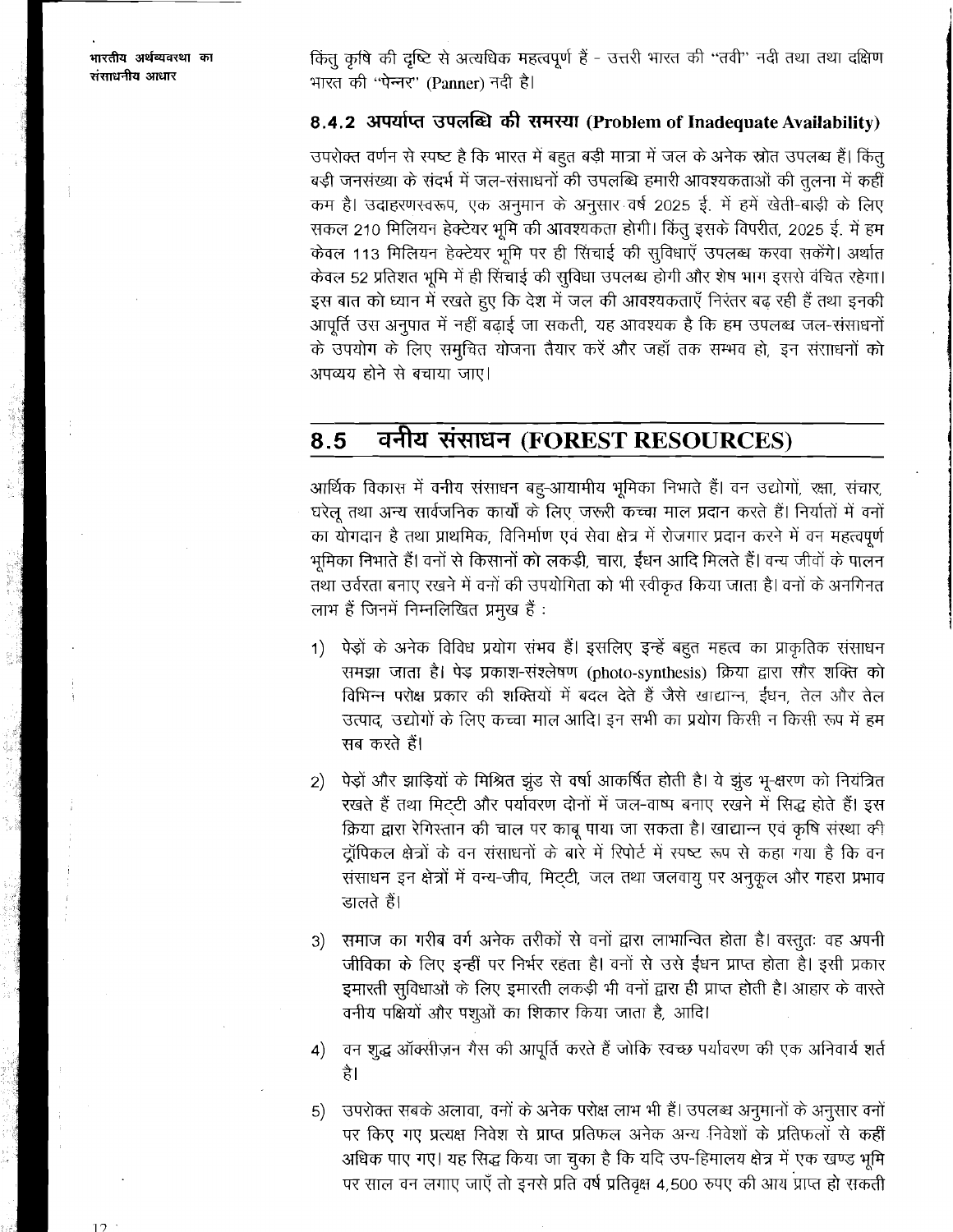है जबकि किसी अन्य फसल की खेती से प्रतिवृक्ष 2,500 रुपए आय की ही अपेक्षा की जा सकती है। इस तरह के अनेक उदाहरण दिए जा सकते हैं।

6) वन रोज़गार सृजन के भी महत्वपूर्ण साधन हैं। सन 1976 में राष्ट्रीय कृषि आयोग ने यह अनुमान लगाया था कि यदि इनके द्वारा सिफारिश किए गए कार्यक्रम को लागु किया जाए तो वनों में 150 लाख पुरुष-दिनों या 25 लाख पुरुष-वर्षों के लिए अतिरिक्त रोज़गार के अवसरों का निर्माण किया जा सकता है। इसके अलावा, वनों द्वारा परोक्ष रोज़गार के अवसरों का भी निर्माण होता है। सबसे बड़े महत्व की बात है कि रोज़गार के ये अवसर पहाड़ी इलाकों और ग्रामीण क्षेत्रों में जहाँ इनकी सबसे अधिक आवश्यकता है, निर्मित होंगे।

संक्षेप में, वन विभिन्न आयामों में व्यक्ति और राष्ट्रीय जीवन पर गहरी छाप छोड़ते हैं। यही कारण है कि वनीय संसाधनों को अति-महत्व के संसाधन समझा जाता है।

## 8.5.1 वर्तमान स्थिति (Present Position)

भारत में वनों के अंतर्गत लगभग 752.9 लाख हेक्टेयर क्षेत्रफल है जो देश के कूल भौगोलिक क्षेत्रफल का 19 प्रतिशत भाग है। इनमें से 389 लाख हेक्टेयर उपयोग के लिए उपलब्ध है जोकि कूल वन-क्षेत्र का लगभग 52.0 प्रतिशत है। इसके अलावा, 160 लाख हेक्टेयर अतिरिक्त क्षेत्रफल (21.5 प्रतिशत) उपयोग के योग्य तैयार किया जा सकता है। इन वनों से अनेक प्रकार के प्रमुख और गौण पदार्थ प्राप्त होते हैं। प्रमुख उत्पादों में ईंधन, व्यावसायिक एवं औद्योगिक लकड़ी को शामिल किया जाता है। गौण उत्पाद की श्रेणी में विविध वस्तूएँ शामिल की जा सकती हैं जैसे गोंद, औषधियाँ, राल आदि। वर्ष 1997-98 में जिसके बारे में नवीनतम आंकड़े उपलब्ध हैं, वनों से 157 लाख घन मीटर (M3) लकड़ी प्राप्त हुई जिससे राज्य वन विभागों को 353 करोड़ रुपए रॉयल्टी के रूप में प्राप्त हुए। इसके अलावा, राज्य वन विभागों को 113.2 करोड़ रूपए गौण पदार्थों के उत्पादन पर रॉयल्टी के रूप में प्राप्त हुए।

# 8.5.2 वनों की अपर्याप्त एवं कटाई की समस्या (Problem of Inadequacy and Deforestation)

भारत में वनों का क्षेत्रफल न केवल अन्य देशों जैसे जापान (67%), स्वीडन (68%), कनाड़ा (49%), ब्राजील (65%) तथा यू.एस.ए. (32%) की तुलना में कम है अपित् राष्ट्रीय वन नीति, 1952 द्वारा निर्धारित क्षेत्रफल जोकि कुल क्षेत्र का 33% से भी कम है। भारत में प्रति व्यक्ति वन भूमि का क्षेत्र 0.08 हेक्टेयर है जबकि विश्व में यह औसत क्षेत्र 2.08 हेक्टेयर है।

बढ़ती हुई जनसंख्या एवं आर्थिक वृद्धि के परिप्रेक्ष्य में चिंता का विषय यह है कि वन संपदा पर दबाव निरंतर बढ़ रहा है। उत्तरोत्तर वर्षों में भूमि को खाली करने और इस प्रकार उसे गैर वन क्षेत्रों में बदलने हेतु वृक्षों की कटाई बढ़ी है। इस प्रक्रिया को गैर-वनीकरण (deforestation) कहते हैं और इसके कारण मनुष्य की आवश्यकता तथा उसका लालच दोनों ही हैं। इस सबका कुल परिणाम यह रहा है कि पंचवर्षीय योजनाओं में सघन प्रयासों के बावजूद वनों के अंतर्गत क्षेत्रफल की वृद्धि संभव नहीं हो पाई है। साथ ही, भारतीय वनों की उत्पादकता (प्रति हेक्टेयर 1.2 क्यूबिक मीटर) विश्व औसत उत्पादकता (प्रति हेक्टेयर 2.1 क्यूबिक मीटर) की तुलना में काफी कम है।

भविष्य में वन उत्पादों की माँग में तेजी से बढ़ने की संभावना है। औद्योगिक तथा ईंधन के लिए धरेलू माँग 1985 में क्रमशः 35.18 लाख घनफुट मीटर तथा 202 लाख घनफुट मीटर थी। राष्ट्रीय कृषि आयोग के अनुसार, सन 2000 तक औद्योगिक क्षेत्र के लिए लकड़ी की माँग 64.45 लाख घनफुट मीटर हो जाएगी। यह आवश्यक है कि राष्ट्रीय वन नीति की विरतृत समीक्षा की जाय।

भारत की वन-संबंधी स्थिति अनेक दृष्टियों से संतोषजनक नहीं कही जा सकती। इसके निम्नलिखित कारण हैं :

आवश्यकता की तुलना में वनों का अभाव। विशेषज्ञों के अनुसार, भारत जैसे देश में जहाँ की  $\left\langle \right\rangle$ जलवायु गर्म है, वर्षा अनिश्चित है और अर्थव्यवस्था कृषि-प्रधान है, कुल भूमि के लगभग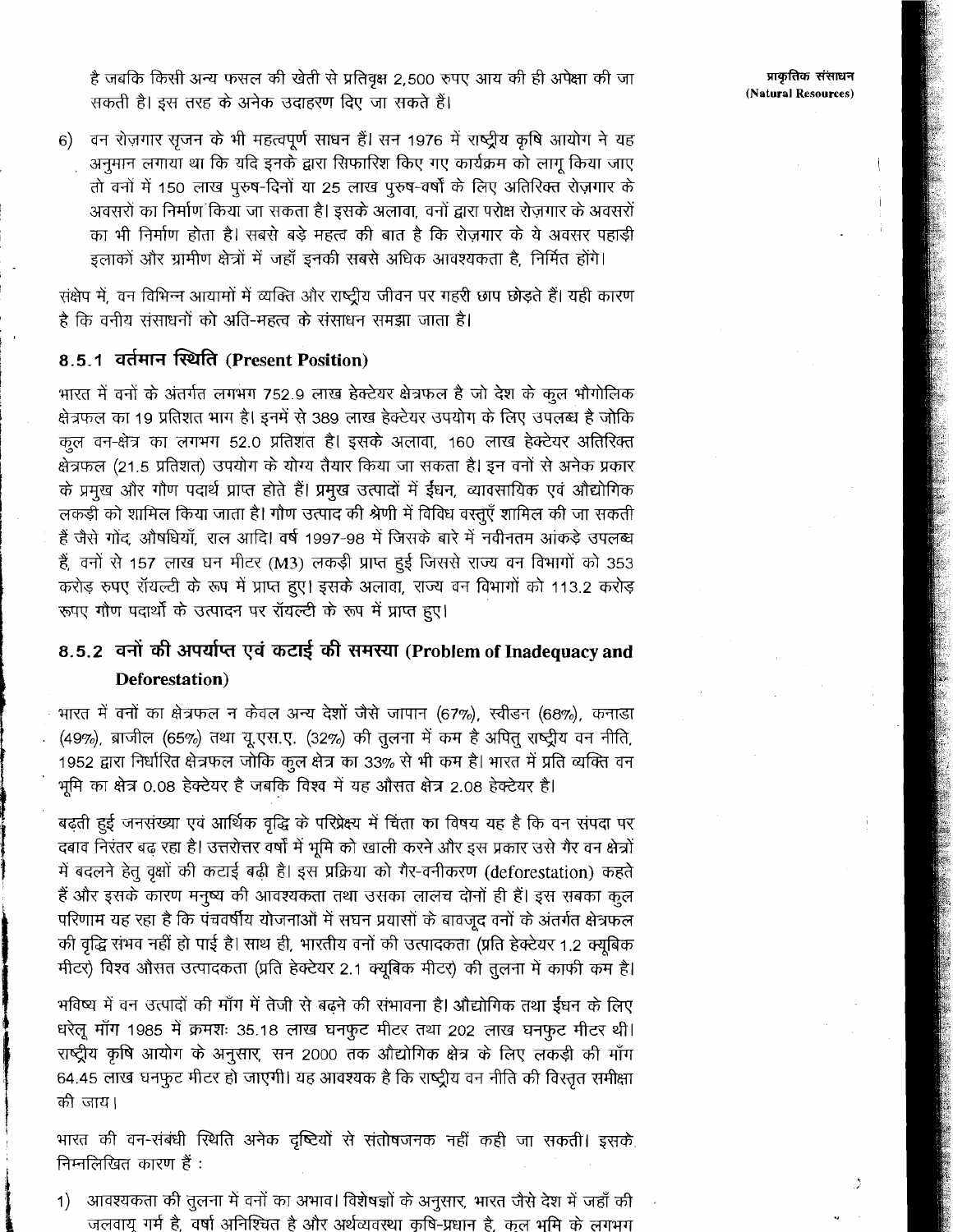भारतीय अर्थव्यवस्था का संसाधनीय आधार

एक-तिहाई भाग में वन होने चाहिए। लेकिन हमारे यहाँ यह अनुपात 19 प्रतिशत के लगभग है। इस कमी का मोटा अनुमान इस बात से भी लगाया जा सकता है कि प्रति व्यक्ति वन का क्षेत्रफल रूस में 3.5 हेक्टेयर और अमेरिका में 1.8 हेक्टेयर है जबकि भारत में यह मात्र  $0.2$  प्रतिशत है।

- 2) देश में वन-क्षेत्र का वितरण बहुत असमान है।
- देश के कुछ वन बहुत ऊंचे-ऊंचे पहाड़ों पर स्थित होने के कारण मनुष्य की पहुँच से बाहर 3) है।
- 4) वैज्ञानिक प्रबंध एवं आधुनिक तौर-तरीकों के अभाव में हमारे वनों की उत्पादकता भी अपेक्षाकृत बहुत कम है।

वनों में अपर्याप्त उपलब्धि का सबसे भयंकर परिणाम प्रत्यक्ष रूप से वनों को ही तथा परोक्ष रूप से समस्त समुदाय को झेलने पड़ते हैं। चूँकि वनीय उत्पादों की माँग एवं वनीय भूमि की गैर-वनीय उपयोगों में माँग निरंतर बढ़ रही है, परिणामरवरूप वनीय क्षेत्रों की मनमानी ढंग से सफाई की जाती रही है। वनीय क्षेत्र का अनुपात बराबर कम होता जा रहा है। इस परिवेश में लकड़ी तथा अन्य वन्य-जन्य पदार्थों की बढ़ती माँग को पूरा करने के लिए आयोजनबद्ध तरीके से प्रयास करने होंगे। ऐसी वन-नीति का निर्माण करना होगा जोकि अर्थव्यवस्था की आवश्यकताओं के अनुकूल हो।

## 8.5.3 राष्ट्रीय वन नीति, 1952

सबसे पहले सन 1952 में सरकार द्वारा राष्ट्रीय वन नीति की घोषणा की गई। सन 1988 में इस नीति में कुछ संशोधन किए गए।

1952 की वन नीति में निम्नलिखित बातों पर विशेष ध्यान दिया गया था :

- 1) भू-उपयोग की एक संतुलित एवं पूरक व्यवस्था का निर्माण करना
- पहाड़ी क्षेत्रों के कटाव को रोकना, बड़ी नदियों के पेड़-रहित किनारों पर मृदा-कटाव को  $2)$ रोकना तथा तटीय क्षेत्रों में भूमि-क्षरण को रोकने की आवश्यकता,
- जहाँ कहीं संभव बन पाए, पेड़ों का लगाया जाना  $3)$
- पशुओं के लिए चरागाह और खेती के औज़ारों तथा ईंधन की आपूर्ति के लिए लकड़ी की  $4)$ समूचित व्यवस्था करना,
- उद्योग, सुरक्षा, परिवहन आदि के लिए लकड़ी तथा अन्य वन-पदार्थों की नियमित आपूर्ति 5) की व्यवस्था करना.
- 6) राष्ट्रीय हितों को ध्यान में रखते हुए यथासंभव वनों के प्रयोग से आगम प्राप्त करने पर बल देना।

उपरोक्त आधार पर तैयार की गई नीति के अनुसार पंचवर्षीय योजनाओं में वन-विकास की दिशा में महत्वपूर्ण कदम उठाए गए। किंतु, हम वन-सम्पदा को नष्ट होने से बचाने में असमर्थ रहे। बड़े पैमाने पर पेड़ों को काटा जाता रहा है तथा दूसरी तरह से भी वनों को नुकसान पहुँचाया जाता रहा है। वारतविकता यह है कि वनों के अंतर्गत क्षेत्रफल में कमी ही होती रही है, किसी तरह का सुधार नहीं। इस बात को ध्यान में रखकर सरकार ने दिसम्बर, 1988 में नई वन विकास नीति की घोषणा की।

## 8.5.4 राष्ट्रीय वन नीति, 1988

नई वन नीति 1952 की नीति से निम्न रूपों में अलग है:

1) नई वन नीति में वनों के संरक्षण पर तथा जनजातियों और ग्रामवासियों की जरूरतों को पूरा करने पर अधिक बल दिया गया है। 1952 की नीति में इसके विपरीत नए वनों के लगाए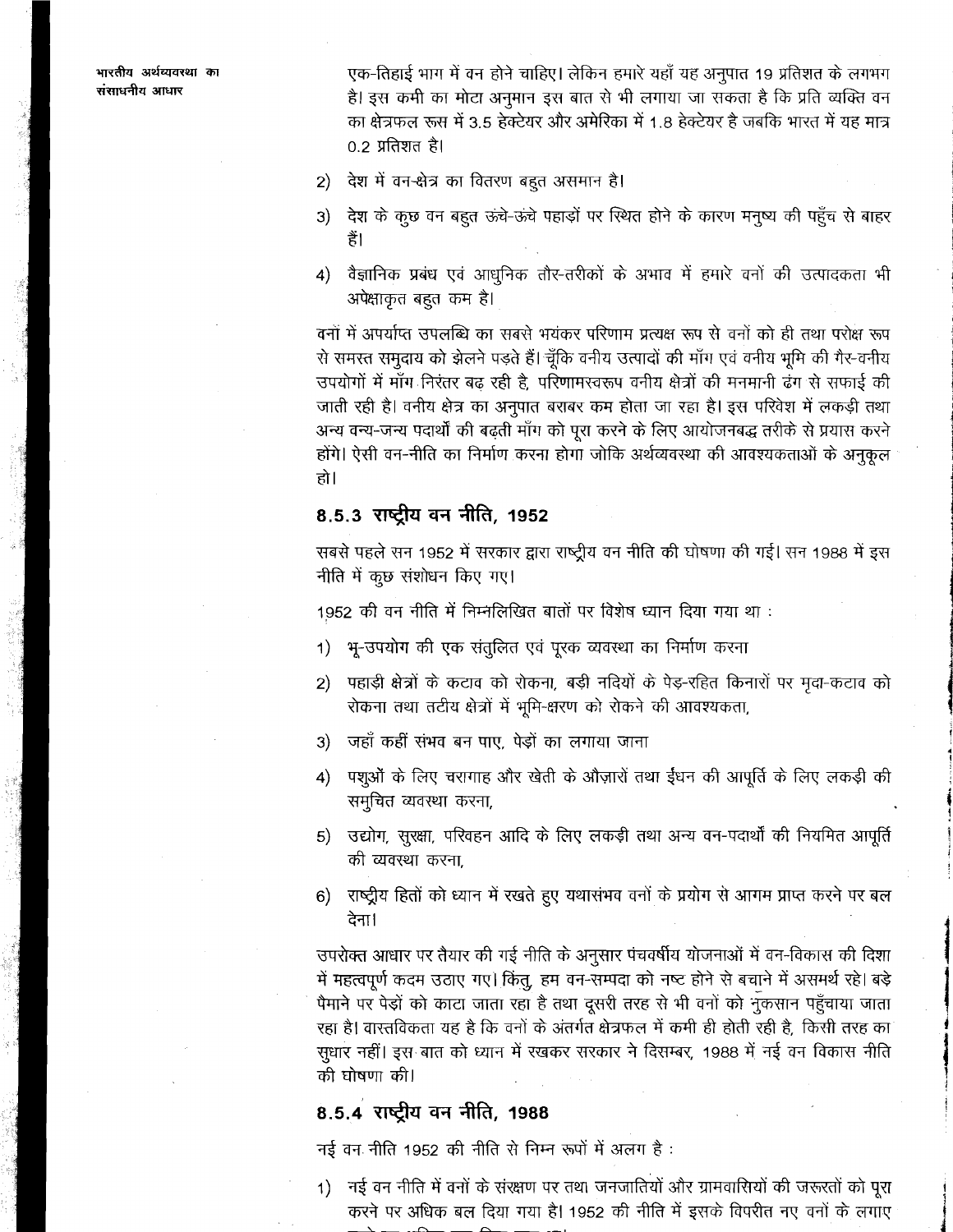प्राकृतिक संसाधन (Natural Resources)

इसी प्रकार, पुरानी नीति में राष्ट्रीय आवश्यकताओं को सर्वोच्च प्राथमिकता दी गई थी तथा इस बात का स्पष्ट उल्लेख किया गया था कि जहाँ कहीं राष्ट्रीय हितों और स्थानीय महत्व के हितों में विरोध प्रकट होगा राष्ट्रीय हितों को प्राथमिकता दी जाएगी। किंतु, अब इस बात का एहसास किया जा रहा है कि वनों को तब तक संरक्षण नहीं प्रदान किया जा सकता जब तक कि स्थानीय आवश्यकताओं की पूर्ति के लिए वैकल्पिक प्रबंध नहीं कर लिए जाते। नई नीति में इस बात के प्रावधान किए गए हैं। यह स्पष्ट किया गया है कि वन-सम्पदा के प्रथम अधिकारी रथानीय लोग एवं आदिवासी होंगे तथा वे अपनी लकड़ी, कच्चे माल, पशुओं के लिए चारे आदि के लिए बिना रोक-टोक के वनों में जा सकेंगे। यह भी स्पष्ट किया गया है कि पेड़ों के लगाने, संरक्षण एवं काटने आदि के काम में स्थानीय लोगों से अर्धिक योगदान की अपेक्षा की जाएगी। इस वारते सहकारी समितियों तथा अन्य सरकारी संस्थाओं की स्थापना की जाएगी। ये संस्थाएं वर्तमान ठेकेदारी प्रणाली की जगह लेंगी।

- वन नीति, 1988 का अन्य महत्वपूर्ण पहलू कच्चे माल की आपूर्ति से संबध रखता है। यह  $\cdot$  2) समझा गया है कि ऐसे उद्योगों के बेरोक-टोक विकास से जोकि अपने कच्चे माल की आपूर्ति के लिए वनों पर ही निर्भर रहते हैं वन-सम्पदा की बहुत हानि हुई है। अब नई नीति में निम्न बातों पर जोर दिया गया है:
	- लघु एवं कूटीर उद्योगों को छोड़कर किसी ऐसे वन-आधारित उद्योग की स्थापना की  $i)$ अनुमति नहीं दी जाएगी जिसने अपने कच्चे माल की आपूर्ति के लिए अलग से समुचित प्रबंध न किए हों।
	- ii) जहाँ तक संभव हो, वन-आधारित उद्योग स्वयं ही अपने उपयोग के लिए आवश्यक कच्चे माल का उत्पादन करेंगे।
	- iii) वनीय क्षेत्रों में बागान आदि की स्थापना की स्वीकृति नहीं दी जाएगी।
	- iv) वन उत्पादों की आपूर्ति रियायती दरों पर नहीं की जाएगी।

रपष्ट रूप से नई वन नीति का प्रमुख उद्देश्य वन सम्पदा को संरक्षण प्रदान करना तथा आगे नष्ट होने से बचाना है।

## बोध प्रश्न 2

भारत में जल संसाधनों के प्रमुख स्रोतों का उल्लेख कीजिए।  $1)$ 

भारत में नदियों की प्रमुख प्रणालियाँ कौन-कौन सी हैं?  $2)$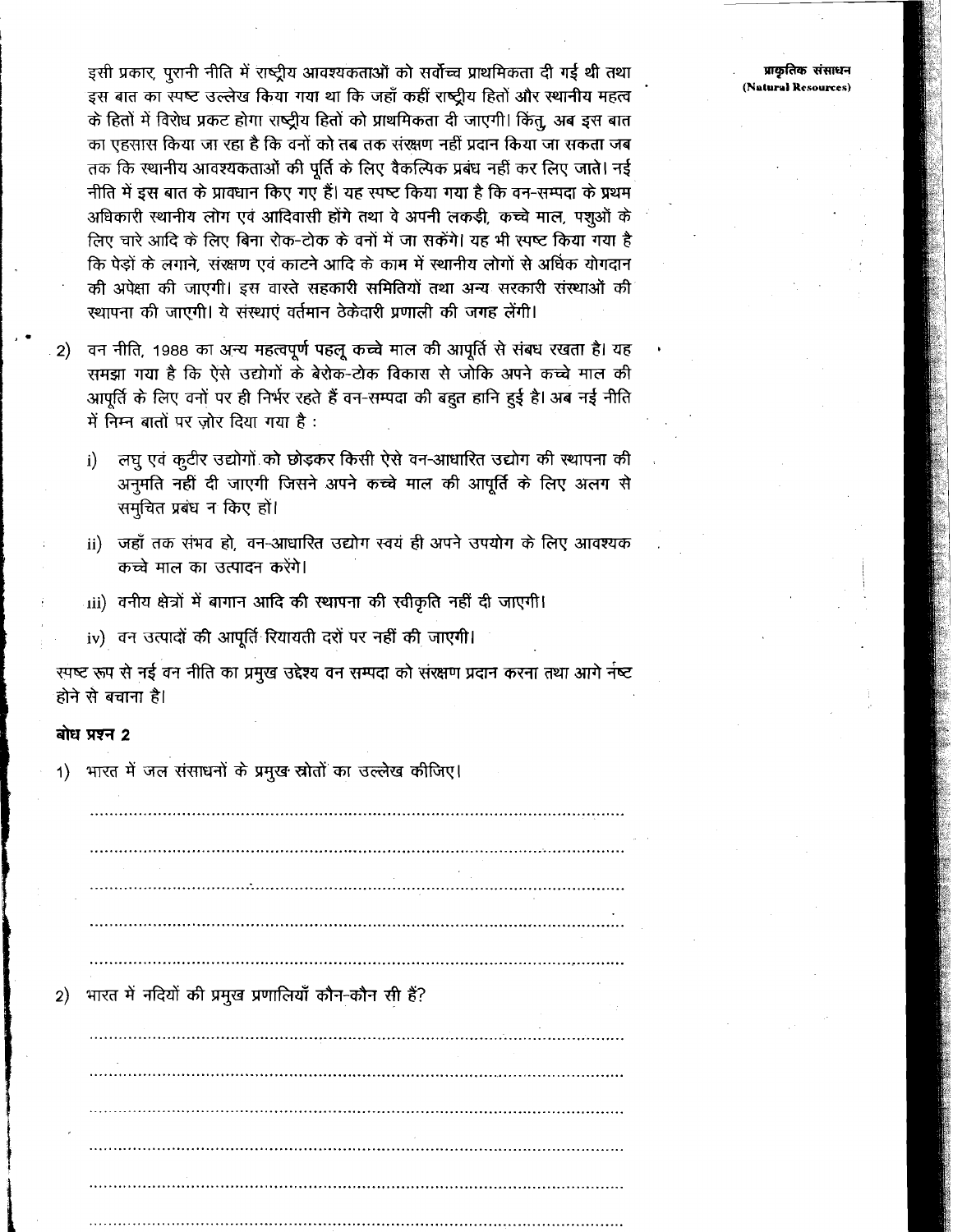सन 1952 और 1988 की वन नीति में क्या प्रमुख भेद हैं?  $4)$ 

### खनिज संसाधन (MINERAL RESOURCES)  $8.6$

आधुनिक विकसित अर्थव्यवस्था की आवश्यकताओं की आपूर्ति के लिए विविध खनिज पदार्थों की उपलब्धता आवश्यक है। जियोलॉजिकल सर्वे ऑफ इण्डिया (Geological Survey of India) के अनुसार भारत में इस समय 50 तरह के महत्वपूर्ण खनिज 400 प्रमुख स्थलों पर उपलब्ध हैं। उपलब्ध खनिजों को हम चार प्रमुख वर्गों में विभाजित कर सकते हैं :

- ऐसे खनिज जिनका भारत सबसे बड़ा निर्यातक देश है, जैसे लौह-चूर्ण (iron-ore) एवं  $i)$ अभ्रक।
- ii) ऐसे खनिज जिनका बड़ी मात्रा में निर्यात किया जाता है, जैसे मैगनीज-चूर्ण, बॉक्साइट, जिप्सिम आदि।
- iii) ऐसे खनिज जिनकी आपूर्ति देश की आवश्यकताओं के अनुरूप पर्याप्त है, जैसे कोयला, सोडियमं साल्ट, शीश-रेत आदि।
- iv) ऐसे खनिज जिनकी घरेलू आवश्यकताओं की आपूर्ति आयात द्वारा की जाती है जैसे ताँबा, निक्कल, पैद्रोलियम, सिक्का, जिंक, टिन, प्लेटिनम, ग्रेफाइट आदि।

इनके स्वरूप तथा अंतिम उपयोग के आधार पर खनिज पदार्थों को निम्न तीन श्रेणियों में भी वर्गीकृत किया जा सकता है :

- ईधन जैसे कोयला, लिग्नाइट, प्राकृतिक गैस, पेट्रोलियम आदि।  $\mathbf{i}$
- ii) धातु-खनिज जैसे बॉक्साइड, लौह-चूर्ण आदि।
- iii) गैर-धातु जैसे अभ्रक, चूना, जिप्सम, ग्रेफाइट आदि।

योजनावधि में खनिज उत्पादन के मूल्य में उत्साहवर्धक वृद्धि हुई है, जैसा कि तालिका-2 में प्रस्तुत आंकड़ों से रपष्ट है: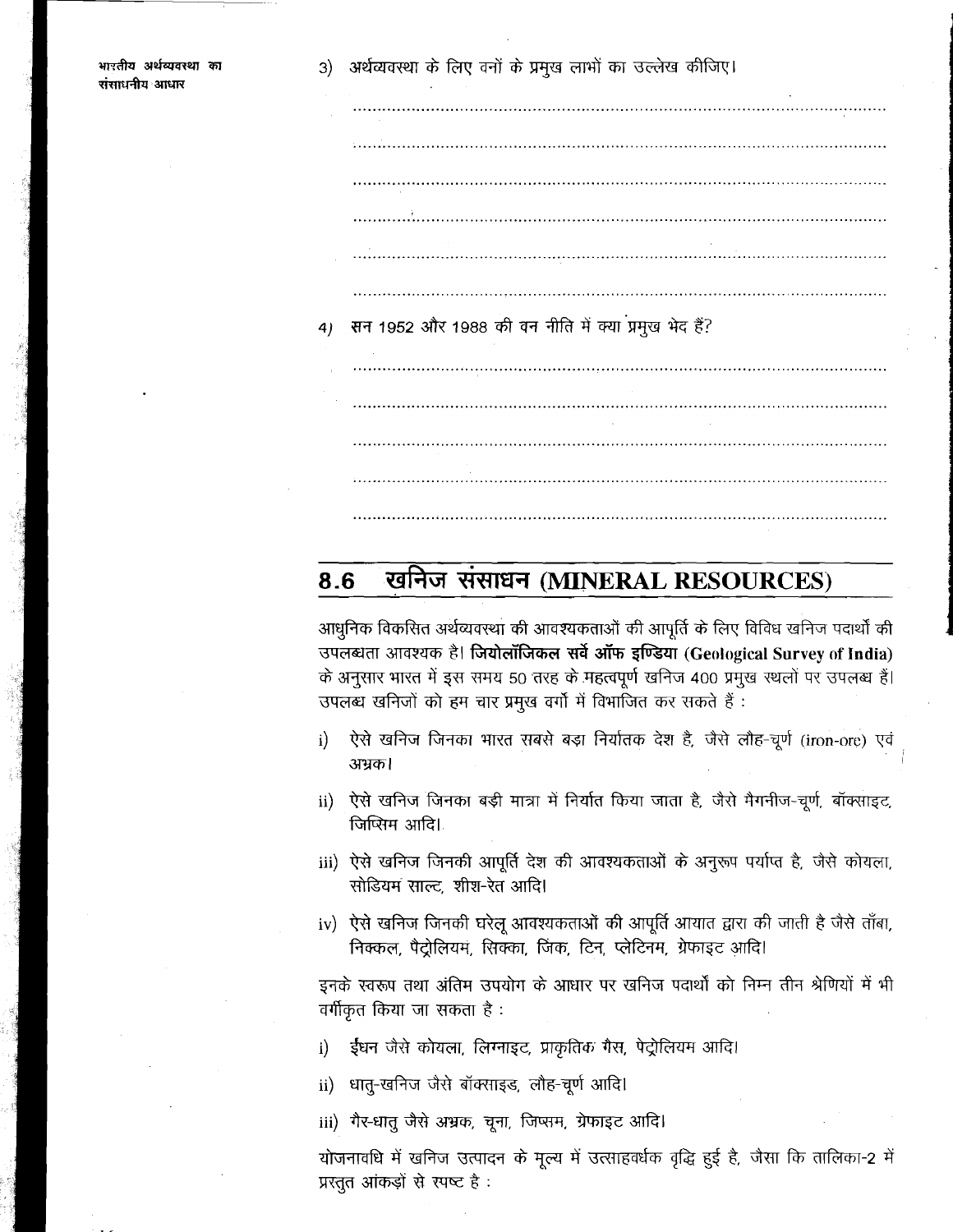### तालिका-2 : भारत में खनिज उत्पादन का मत्य

|         | .<br>.,       |  |
|---------|---------------|--|
| वर्ष    | उत्पादन-मूल्य |  |
| 1951    | 83.30         |  |
| 1961    | 81.20         |  |
| 1971    | 502.91        |  |
| 1975    | 1227.40       |  |
| 1980    | 2310.00       |  |
| 1985    | 9122.00       |  |
| 1990    | 16456.00      |  |
| 1992-93 | 20180.00      |  |
| 1993-94 | 24554.00      |  |
| 1994-95 | 27940.00      |  |
| 1995-96 | 28350.00      |  |
| 1996-97 | 31185.00      |  |

(करोड रुपए)

स्रोत: India Annual Reference Year Book.

तालिका-2 से स्पष्ट है कि योजनावधि के दौरान खनिज उत्पादन में कई गूना वृद्धि हो चूकी है। विभिन्न खनिज उत्पादों में उत्पादन-मूल्य की दृष्टि से ईंधन खनिज सर्वोपरि महत्व के उत्पाद हैं। कुल खनिज उत्पादन का लगभग 85 प्रतिशत भाग हमें ईंधन के रूप में प्राप्त होता है। ईंधन वर्ग के उत्पादों में कोयले एवं पेट्रोलियम का ऊंचा स्थान है। केवल कोयले के उत्पादन द्वारा ही समरत खनिज उत्पादन के 55 प्रतिशत भाग की आपूर्ति की जाती है। धातू खनिजों एवं गैर-धातू खनिजों में प्रत्येक वर्ग का कूल खनिज उत्पादन में योगदान 6 से 7 प्रतिशत रहा है।

खनिज संसाधन अर्थव्यवस्था के तीव्र औद्योगीकरण का आधार प्रस्तुत करते हैं। नए आर्थिक कार्यक्रम के अंतर्गत बाज़ार की शक्तियों की भूमिका बढ़ने के साथ-साथ औद्योगीकरण की रांभावनाएँ भी बढ़ गई हैं। परिणामस्वरूप, अर्थव्यवस्था में खनिज-पदार्थों की माँग में भी वृद्धि अपेक्षित है। इसलिए यह आवश्यक है कि इनके प्रयोग के बारे में सुविचारित नीति अपनाई जाए। इस तरह के नीति-निर्माण में निम्न पहलूओं पर विशेष ध्यान देना होगा :

- खनिज संसाधनों की उपलब्धता में भारी क्षेत्रीय विषमताएँ पाई जाती हैं। उत्तरी भारत के  $1)$ मैदानी इलाकों में लगभग किसी तरह के खनिज नहीं पाए जाते। दूसरी ओर, दक्षिणी बिहार और उड़ीसा एवं उत्तरी-पूर्वी क्षेत्रों में खनिजों के भारी भण्डार हैं। इसी तरह, असम एवं राजस्थान में भी खनिजों के भण्डार पाए जाते हैं।
- देश में कच्चे तेल या पेट्रोलियम आदि खनिजों का अभाव है। इन पदार्थों की घरेलू माँग के 2) बड़े हिरसे की आपूर्ति इनके आयात द्वारा की जाती है। चूँकि इन खनिजों की अंतर्राष्ट्रीय बाज़ारों में कीमतें निरंतर बढती जा रही हैं. इसलिए यह आवश्यक है कि एक ओर तो इनके बढ़ते प्रयोग पर रोक लगाई जाए तथा साथ ही इनके घरेलू रिज़र्वों की खोज के काम को तेज़ किया जाए।
- हमारे यहाँ कूछ ऐसे खनिज भी हैं जिनके निर्यात से हम भारी मात्रा में विदेशी मुद्रा कमा पाते  $\mathbb{C}^{\setminus}$ हैं। इस पहलू की ओर भी हमें ध्यान देना चाहिए।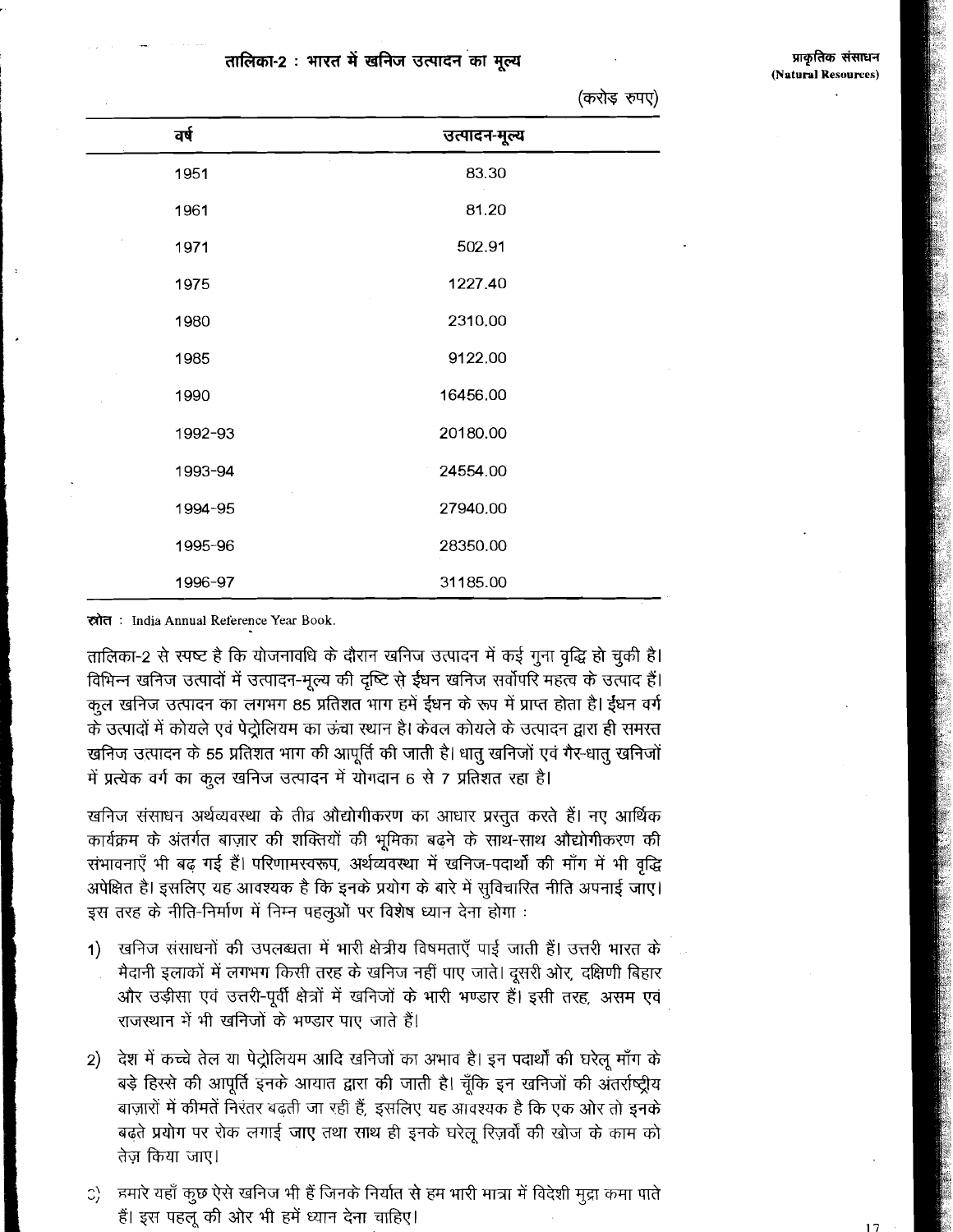4) वित्तीय साधनों के अभाव में खनन उद्योग में विकसित आधुनिक तकनीकों का प्रयोग संभव नहीं हो पा रहा है।

# 8.6.1 नई खनिज नीति, 1993 (New Mineral Policy)

राष्ट्रीय खनिज नीति की घोषणा 9 अगस्त, 1990 को की गई थी। 5 मार्च, 1993 को इस नीति में कुछ संशोधनों की घोषणा की गई। इन संशोधनों के साथ खनिज नीति के समक्ष निम्न उद्देश्य रखे गए थे :

- खनिजों के संख्क्षण एवं विकास में संतुलन बनाए रखना,  $\mathbf{i}$
- $\mathbf{ii}$ अर्थव्यवस्था की समरत आवश्यकताओं की आपूर्ति के वारते खनिजों की पूर्ति की निरंतरता को बनाए रखने के लिए उचित अनुबंधों (linkage) की व्यवस्था,
- iii) खनन विकास के वनों, पर्यावरण एवं प्राकृतिक संतुलन पर पड़ने वाले दृष्प्रभावों पर नियंत्रण रखने के प्रयास करना तथा इसके लिए आवश्यक सुरक्षा के उपाय अपनाना,
- iv) खनिज संसाधनों के भावी विकास के वारते योजनाबद्ध कार्यक्रमों में इन पदार्थों की वर्तमान और भविष्य, दोनों ही आवश्यकताओं पर पूरा ध्यान देना।
- खनन उद्योग के प्रशिक्षित कर्मचारियों की आपूर्ति के लिए मानवीय संसाधन विकास  $\mathbf{v}$ कार्यक्रमों का आयोजन करना जिससे कि शिक्षा एवं प्रशिक्षण की समुचित व्यवस्था की जा सके।

विशेषताएँ : खनिज नीति की प्रमुख विशेषताएँ निम्नलिखित हैं :

- खनिज तेल एवं यूरेनियम को छोड़कर बाकी समरत खनन उद्योग में निजी पूँजी एवं उपक्रम 1) -के प्रवेश को छूट दी गई है। पहले जो 13 खनिज सार्वजनिक क्षेत्र के लिए सुरक्षित रख छोड़े गए थे उनमें अब निजी उपक्रमी प्रवेश पा सकेंगे। ये खनिज हैं - लौह-चुर्ण, मैगनीज, क्रोम, सल्फर, सोना, हीरा, ताँबा, सिक्का, जस्ता, मोलिबडेनम, टेनस्टेन, निकल एवं प्लेटिनम।
- विदेशी कम्पनियों द्वारा निवेश की जाने वाली राशि की ऊपरी सीमा अब बढा दी गई है। वे  $(2)$ अब इस क्षेत्र में काम कर रही भारतीय कम्पनियों की कुल अंश पूँजी में 50 प्रतिशत तक का योगदान दे सकती हैं।
- वे कम्पनियाँ जो अपने उत्पादन के लिए निजी खानों का विकास करना चाहती हैं, उन्हें भी  $3)$ विदेशी कम्पनियों से सहयोग प्राप्त करने की छूट दे दी गई है।
- 4) वनीय क्षेत्रों में खनन की खुली छूट नहीं दी जाएगी। ऐसे क्षेत्रों में खनन की स्वीकृति केवल उसी परिस्थिति में दी जाएगी जबकि कम्पनियाँ भूमि की पुनर्खापना की जिम्मेदारी लेंगी।
- 5) जब तक पर्यावरण संबंधी स्वीकृतियाँ प्राप्त नहीं कर ली जाएंगी, किसी भी खनन की परियोजना को मंजूरी नहीं दी जाएगी।
- 6) भारत सागर में सतह की खनन विधियों को स्वीकृति नहीं दी जाएगी।

# 8.6.2 नई आर्थिक नीति एवं निजीकरण (New Economic Policy and **Privatisation**)

आर्थिक उदारीकरण के आने के साथ खनन के सभी क्षेत्रों में घरेलू एवं विदेशी निजी पूँजी के खुले प्रवेश की माँग निरंतर बढ़ती जा रही थी। किंतु Mines and Minerals Regulation and Development Act में विदेशी नागरिकों और कम्पनियों की मुक्त प्रवेश पर अनेक तरह की रूकावटें लगा रखी थीं। दूसरी ओर, ऊर्जा निर्माण में सहयोग देने वाली कम्पनियाँ बराबर इस बात की माँग करती आ रही थीं कि जब तक वे अपनी कोयले की खानों का निर्माण नहीं कर लेतीं, कोयले की निरंतर आपूर्ति के बारे में वे आश्वरत नहीं हो सकतीं। इन माँगों पर विचार करने के बाद 25 जनवरी, 1994 को जारी एक अध्यादेश के अनुसार, इस अधिनियम (Act) में आवश्यक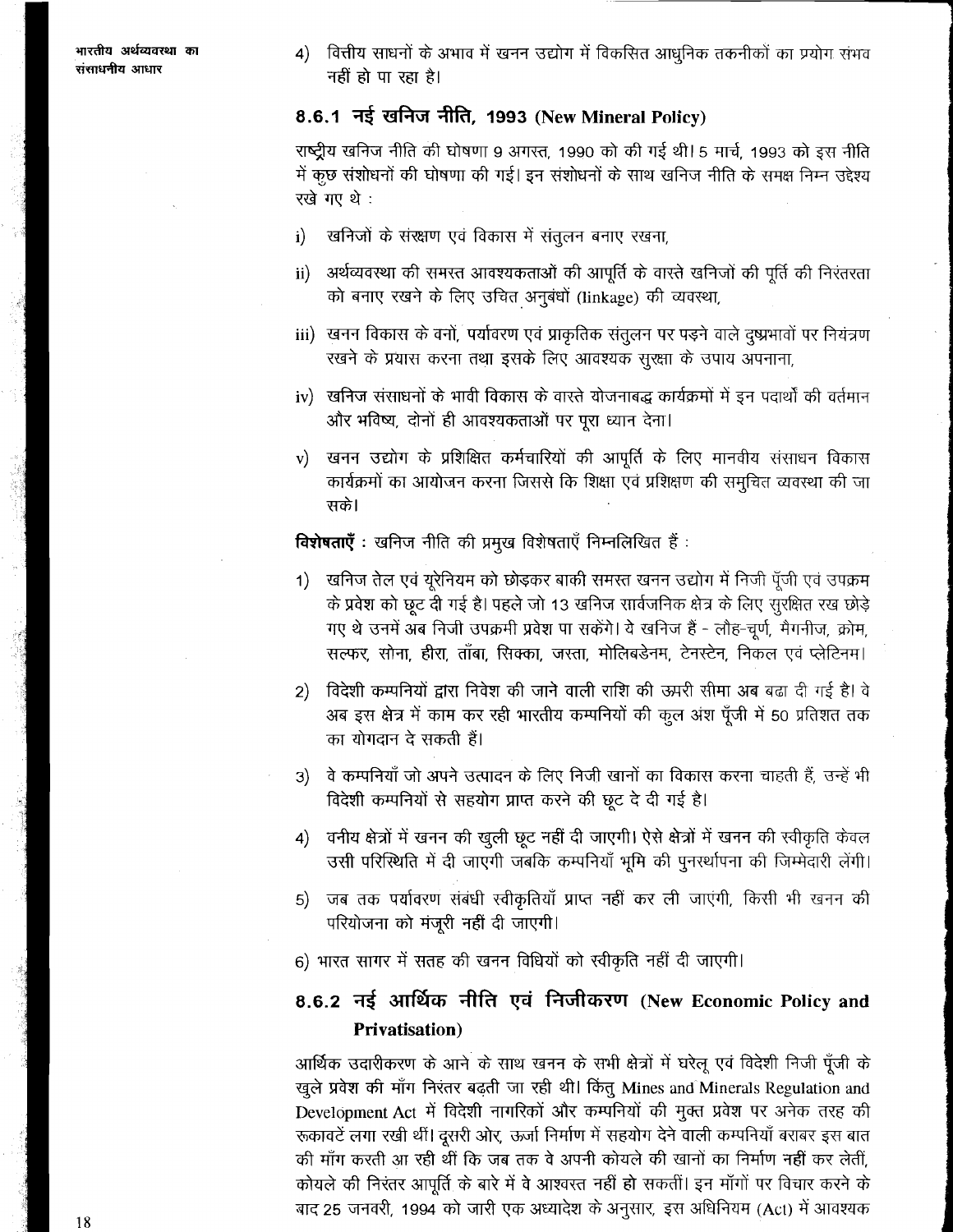संशोधन कर दिए गए हैं और अब निजी घरेलू एवं विदेशी पूँजी तथा उपक्रम खनन उद्योग में प्रवेश करने के लिए मुक्त हैं।

## बोध प्रश्न 3

निम्नलिखित प्रश्नों में सही उत्तर के सामने सही (√) का निशान लगाएँ:

- भारत के पास इस खनिज के निर्यात-योग्य अतिरेक उपलब्ध है:  $1)$ 
	- क) अभ्रक
	- कच्चा तेल ख)
	- ग) सोना
	- ताँबा घ)
- भारत इस खनिज में आत्मनिर्भर है:  $\mathbf{2}$ 
	- पेदोलियम ক)
	- मर्करी ख)
	- बॉक्साइट  $\pi$
	- टिन ঘ)
- इनमें से विचित्र (odd) को अलग निकालें :  $3)$ 
	- बॉक्साइट क)
	- लौह-चूर्ण ख)
	- मैगनीज ग)
	- ঘ) अभ्रक
- इनमें से विचित्र (odd) को अलग निकालें :  $\vert$ 4)
	- क) जिप्सम
	- ख) ताँबा
	- लौह-चूर्ण ग)
	- घ) शीश-रेत

### $8.7$ ऊर्जा संसाधन (ENERGY RESOURCES)

आर्थिक विकास प्रक्रिया में ऊर्जा संसाधन सर्वोपरि महत्व की भूमिका निभाते हैं। एक ओर तो ऊर्जा की सहायतां से समरत विकास प्रक्रिया को चलाए रखना संभव हो पाता है और दूसरी ओर जीवन की सामान्य आवश्यकताओं की आपूर्ति भी ऊर्जा द्वारा ही संभव होती है। वस्तुतः यदि हम विचार करें तो हम पाते हैं कि यह ऊर्जा की उपलब्धि ही है जो एक विकसित अर्थव्यवस्था को एक निर्वाहशील (subsistence) अर्थव्यवस्था से भिन्न करती है। औसत एक अमरीकी नागरिक द्वारा एक औसतन भारतीय नागरिक की तुलना में 40 गुना ऊर्जा का उपयोग किया जाता है।

भारत में ऊर्जा का निर्माण विभिन्न साधनों द्वारा किया जाता है। इन साधनों को हम दो भागों में बाँट सकते हैं :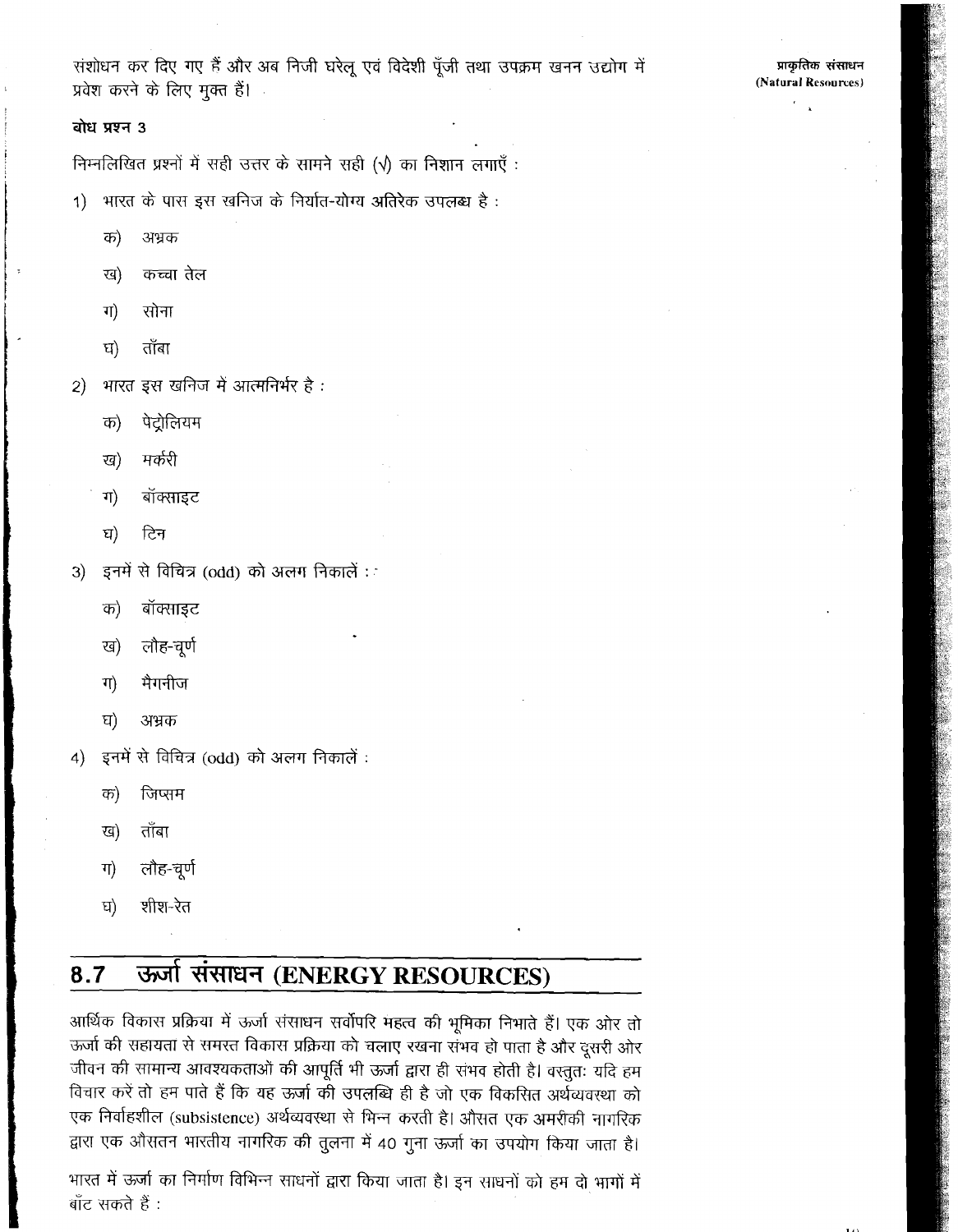भारतीय अर्थव्यवस्था का संसाधनीय आधार

- व्यावसायिक साधन जैसे उष्मीय ऊर्जा, जल से प्राप्त ऊर्जा, तेल से प्राप्त शक्ति, गैस,  $\mathbf{i}$ परमाण आदि; एवं
- ii) गैर-व्यावसायिक साधन जैसे लकड़ी, गोबर आदि।

रपष्ट रूप से इन दोनों वर्गों में से व्यावसायिक साधनों की भूमिका अपेक्षाकृत बहुत अधिक है।

## 8.7.1 वाणिज्यिक संसाधन (Sources of Commercial Energy)

### क) कोयला (Coal)

कोयला एक प्राकृतिक देन है तथा भारत में बिजली उत्पादन का प्रमुख साधन है। वर्तमान में भारत में बिजली का जितना उत्पादन होता है उसका लगभग 74 प्रतिशत भाग कोयले से चलने वाले बिजली-घरों से मिलता है। सरकार की नीति भी यही है कि जहाँ तक संभव होगा, कोयले को ही बिजली उत्पादन के प्रमुख स्रोत के रूप में प्रयोग में लाया जाता रहेगा।

भारत में कोयले उत्पादन का क्षेत्र बंगाल के पश्चिमी भाग से आरंभ होते हुए, पश्चिमी बिहार, उड़ीसा, उत्तर-पूर्वी मध्य प्रदेश से होता हुआ आंध्र प्रदेश के पूर्वी भाग तक फैल जाता है। इसके अलावा, असम में भी कहीं-कहीं कोयले का उत्पादन होता है। देश में उपलब्ध कोयले के भण्डारों के बारे में लगाए अनुमानों से यह स्पष्ट होता है कि भारत में लगभग 193.8 बिलियन टन कोयले के रिज़र्व उपलब्ध हैं। इनमें से लगभग 27 प्रतिशत पत्थरी कोयला (Coking variety) है और शेष 73 प्रतिशत गैर-पत्थरी कोयला (Non-coking variety) के रिजर्व हैं। सीमित उपलब्धता के कारण पत्थरी कोयले का प्रयोग धातू उद्योगों तक ही सीमित रखा गया है जबकि गैर-पत्थरी कोयले का प्रयोग बिजली उत्पादन में किया जाता है।

इसके अलावा, भारत में भूरे कोयले (lignite) और प्रमूल कोयले (tertiary) के भण्डार भी उपलब्ध हैं। भूरे कोयले के लगभग 21000 मिलियन टन के भण्डार उपलब्ध हैं जबकि प्रमूल कोयले के 900 मिलियन टन के भण्डार उपलब्ध हैं।

देश में सन 1950-51 में कोयले का कुल उत्पादन 33.9 मिलियन टन के लगभग था। वर्ष 1997-98 में यह बढ़कर 295.9 मिलियन टन हो चुका है। भारत में कोयले की आवश्यकता के बारे में यह अनुमान लगाए जा रहे हैं कि सन 2000 ई. में हमें 400 मिलियन टन कोयला उपलब्ध करवाना होगा। इसका तात्पर्य यह है कि आने वाले वर्षों में कोयले की आपूर्ति बढाने के लिए हमें भरसक प्रयास करने होंगे।

कोयला उद्योग के विकास के रास्ते में सबसे बड़ी अड़चन परिवहन सेवाओं का अभाव है। कोयले का लगभग सारा आवागमन रेल द्वारा किया जा रहा है। रेल डिब्बों की अनुपलब्धि की परिस्थिति में कोयला-खानों के पास कोयले के भण्डार जमा होने लग जाते हैं, जबकि उन क्षेत्रों और उद्योगों में जहाँ कोयले की खपत की जाएगी, कोयला उपलब्ध नहीं हो पाता है। सरकार को इस ओर प्राथमिकता के आधार पर ध्यान देना होगा।

### ख) तेल (पेट्रोलियम) (Oil, Petroleum)

बीसवीं शताब्दी के दूसरे आधे भाग को हम तेल के युग की संज्ञा दे सकते हैं। सन 1950 में समस्त विश्व द्वारा मात्र 650 मिलियन टन तेल का उपयोग किया गया जबकि सन 1973 में ही यह मात्रा बढ़कर 3000 मिलियन टन हो चुकी थी। तेल उपभोग की इस बढ़ती हुई प्रवृत्ति ने तेल-उत्पादक देशों को तेल की कीमतों में चौंका देने वाली वृद्धि करने के अवसर प्रदान किए। परिणामरवरूप, विश्व-भर में तेल का संकट उत्पन्न हो गया। भारत भी इस संकटीय स्थिति का एक हिस्सा था। इस संकट का एक सुखद परिणाम यह हुआ कि तेल के भण्डारों की खोज के काम को गति मिली और हम इस काम में एक-साथ जुट गए। तेल की खोज भू-तल के नीचे और समुद्रीय क्षेत्रों, दोनों में की जाने लगी।

रिज़र्व एवं उत्पादन (Reserves and Production) : उपलब्ध अनुमानों के अनुसार, भारत के पास तेल के 993.0 मिलियन टन रिज़र्व उपलब्ध हैं। ये रिज़र्व असम, गुजरात, बम्बई समुद्रीय

-20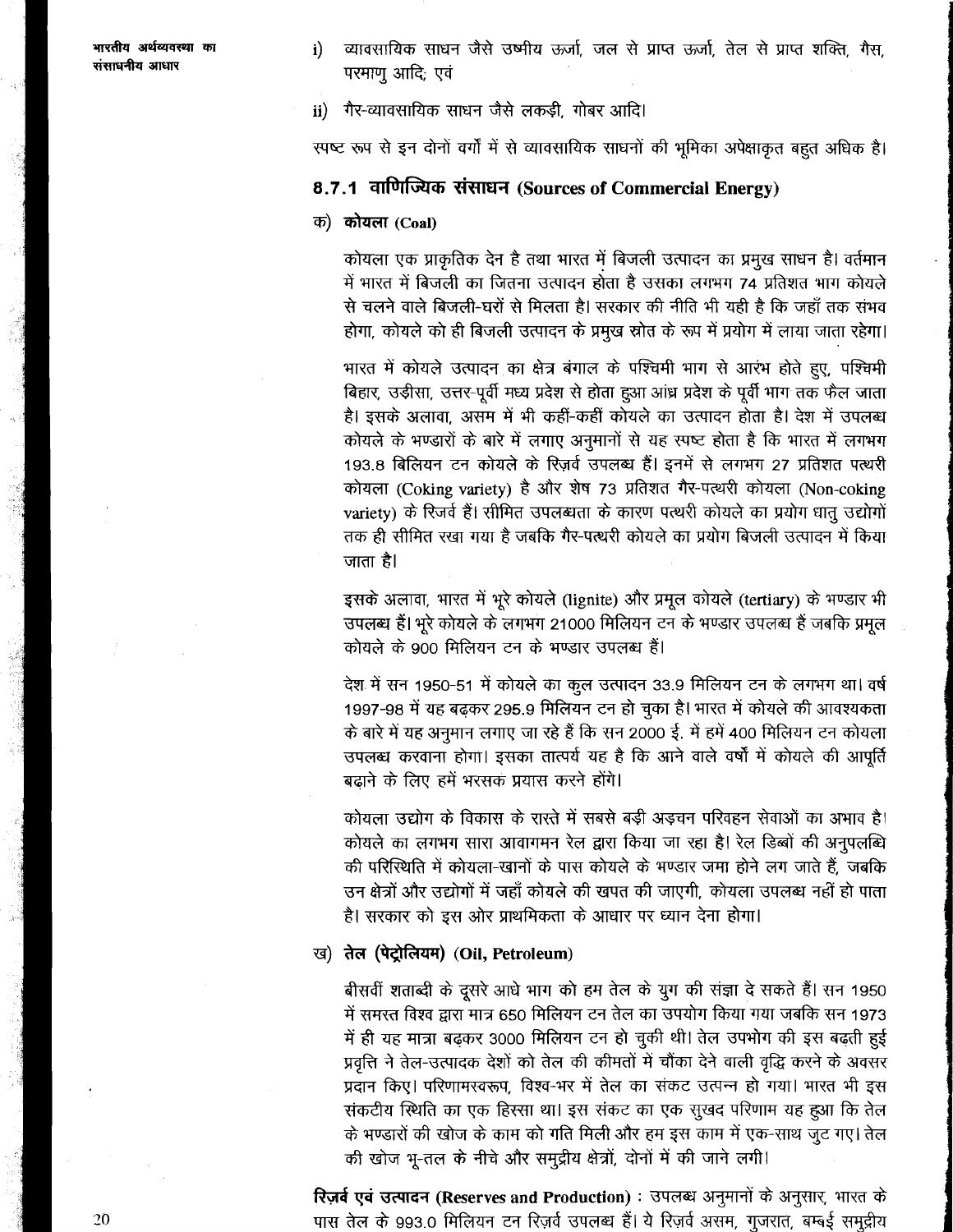क्षेत्र, अरूणाचल प्रदेश एवं तमिलनाडु के कुछ क्षेत्रों में पाए जाते हैं। बम्बई के समुद्रीय क्षेत्रों से देश में कूल तेल उत्पादन का लगभग 70 प्रतिशत भाग प्राप्त होता है। इसी तरह, तेल की सफल खोज के परिणामस्वरूप तेल उत्पादन के नऐ स्रोतों के बारे में भी जानकारी मिली है।

देश में आठवें दशक के गैरान तेल के उत्पादन में उत्साहर्क्यक वृद्धि हो रही थी, किंतु नवें दशक के प्रारंभिक चरण में तेल उत्पादन में गिरावट आई। हालाँकि वर्ष 1993-94 के गैरान तेल उत्पादन में सुधार हुआ है, किंतु पुनः इसमें गिरावट आई (जैसा कि तालिका-3 में दर्शाया गया है) :

### तालिका-3 : कच्चे तेल का उत्पादन

(मिलियन टन)

| वर्ष    | उत्पादन की मात्रा |  |
|---------|-------------------|--|
| 1960-70 | 4516.8            |  |
| 1979-80 | 1170.0            |  |
| 1984-85 | 29000.0           |  |
| 1989-90 | 34090.0           |  |
| 1993-94 | 32200.0           |  |
| 1994-95 | 32200.0           |  |
| 1995-96 | 35200.0           |  |
| 1996-97 | 32900.0           |  |
| 1997-98 | 33900.0           |  |

## ग) प्राकृतिक गैस (Natural Gas)

प्राकृतिक गैस को कार्बनों के युवराज (Prince of Carbons) की उपाधि भी दी जाती है। प्राकृतिक गैस पेट्रोलियम उत्पादन के साथ ही प्राप्त हो सकती है, अन्यथा इसका उत्पादन अलग से भी किया जा सकता है। जब भूमिगत तेल को बाहर सींचा जाता है तो इसी प्रक्रिया में गैस भी उठती है। इस गैस को समेटा जाता है और उपयोग के योग्य बनाया जाता है। स्पष्ट रूप से कच्चे तेल के उत्पादन की मात्रा पर ही गैस के उत्पादन की मात्रा भी निर्भर रहेगी। इसके विपरीत, जब गैस का उत्पादन अलग से किया जाता है तो इसके उत्पादन की मात्रा को भी खतंत्र रूप से निर्धारित किया जा सकता है।

ऊर्जा के साधन के रूप में गैस में सुविधा एवं कुशलता के गुण पाए जाते हैं। प्राकृतिक गैस प्राकृतिक पर्यावरण के भी अनुकूल होती है।

प्राकृतिक गैस का घरेलू एवं औद्योगिक, दोनों ही क्षेत्रों में प्रयोग किया जाता है। उर्वरक एवं पेट्रो-रसायन (petrochemical) उद्योग गैस के प्रमुख उपभोक्ता माने जाते हैं। हालांकि अतीत में गैस का प्रयोग केवल इन्हीं दो उद्योगों तक आरक्षित कर दिया गया था किंतु इधर पिछले कुछ वर्षों के दौरान गैस की आपूर्ति एवं माँग में हुए भारी परिवर्तनों के कारण परिस्थितियाँ बदल चुकी हैं।

## उत्पादन एवं उपभोग (Production and Consumption)

सन 1955 में **तेल और प्राकृतिक गैस आयोग** (ONGC) की स्थापना के बाद राष्ट्रीय स्तर पर गैस की खोज का काम आरंभ किया गया। देश के विभिन्न भागों में गैस के भारी रिज़र्वों के बारे में जानकारी मिल चुकी है। विशेष रूप से असम, बम्बई के समुद्रीय क्षेत्र, दक्षिण के कूछ भाग, कृष्णा-गोदावरी तटीय क्षेत्र, जैसलमेर, त्रिपुरा, बंगाल आदि इस दृष्टि से उल्लेखनीय हैं। गैस के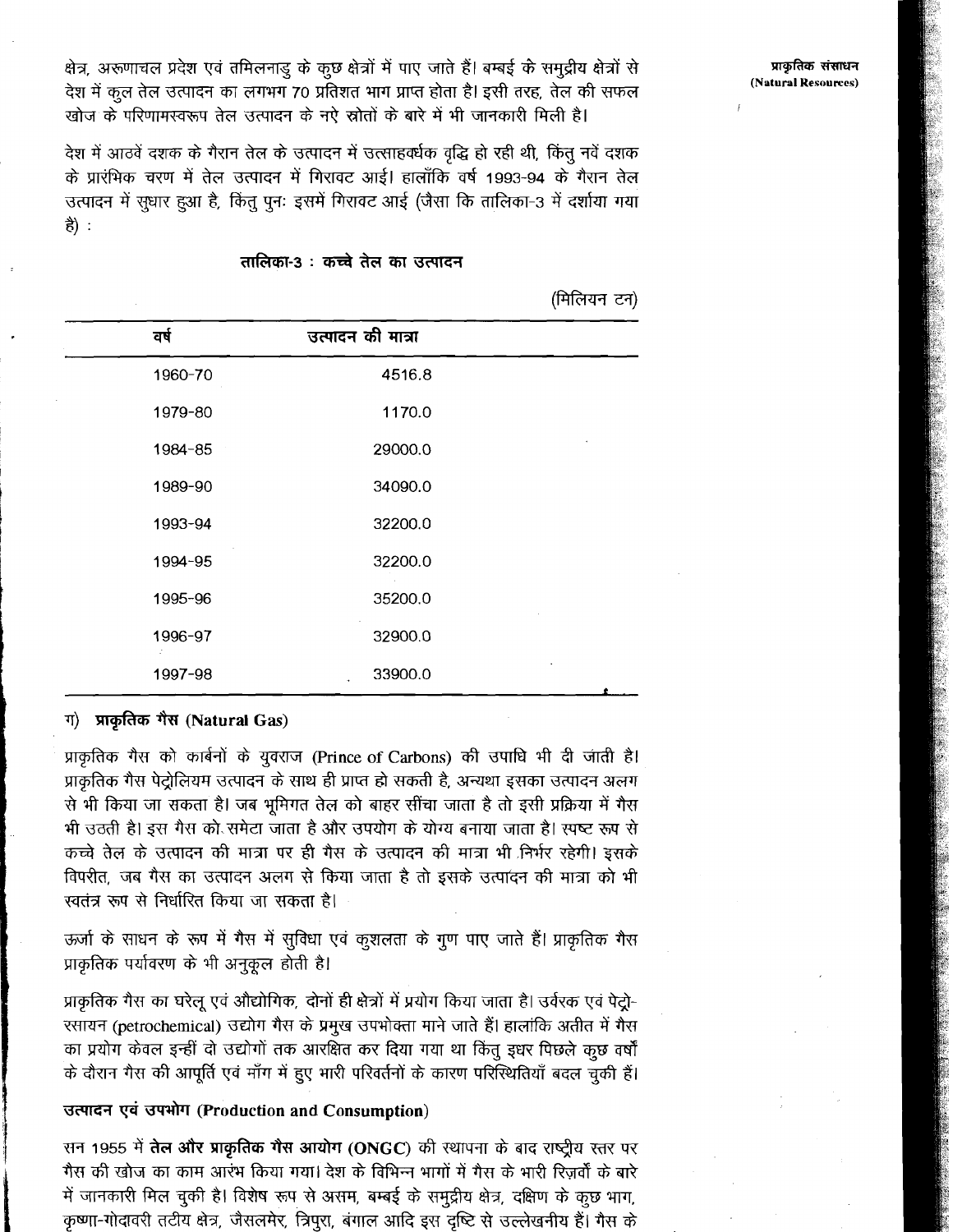वर्तमान रिज़र्व 1154 मिलियन टन (तेल के बराबर) अनुमानित हैं। अतीत में गैस के उत्पादन में धीमी वृद्धि ही हो पाई। 1974-75 में जहाँ 2.1 बिलियन घन मीटर गैस का उत्पादन किया गया, वर्ष 1980-81 में इसकी मात्रा केवल 1.8 बिलियन घन मीटर ही थी। किंतू, इसके बाद से गैस के उत्पादन एवं उपभोग में भारी वृद्धि हुई है। वर्ष 1997-98 में गैस का कुल उत्पादन 24.80 बिलियन टन हुआ।

अर्थव्यवस्था में गैस के बढ़ते उपयोग को देखते हुए सरकार ने **गैस ऑथरिटी ऑफ इण्डिया** - गैल (Gas Authority of India Limited) की स्थापना की है। इस संगठन को गैस के उत्पादन, परिवहन एवं बाज़ार में बिक्री की जिम्मेदारी सौंपी गई है। गेल ने देशव्यापी सबसे बड़ी पाइपलाइन जिसे एच बी जे परियोजना कहते हैं, को 1700 करोड़ रुपए की लागत से पूरा किया, जो तीन गैस आधारित उर्वरक संयंत्र पाइप लाइनों के साथ ही क्रियाशील है।

#### हाइड्रो-पॉवर (Hydro-power) ঘ)

देश में बिजली-उत्पादन के क्षेत्र में हाइड्रो-पॉवर की महत्वपूर्ण भूमिका है। कुल बिजली-उत्पादन में इस साधन द्वारा 20 प्रतिशत का योगदान रहा है। 1953-59 की अवधि में **सेण्ट्रल वाटर एण्ड पॉवर कमीशन** द्वारा देश में उपलब्ध हाइड्रो-पॉवर संसाधनों का एक सर्वेक्षण किया गया था। इस सर्वेक्षण से पता चला है कि देश में इस समय 25.26 बिलियन किलोवाट क्षमता के अर्थपूर्ण उपयोग-योग्य हाइज्जे-पॉवर संसाधन उपलब्ध हैं जिनके द्वारा 221 बिलियन किलोवाट बिजली का प्रत्येक वर्ष निर्माण किया जा सकता है। वर्तमान में, इन संसाधनों द्वारा लगभग 72.6 बिलियन किलोवाट बिजली का उत्पादन किया जाता है।

इधर, पिछले कुछ वर्षों में हुए तकनीकी सुधार बिजली-उत्पादन के बारे में उपलब्ध नई जानकारी तथा बिजली के वैकल्पिक स्रोतों से उत्पादन-लागत तेज़ी से बढ़ती जा रही है। इससे निकट भविष्य में हाइज़ूे-पॉवर संसाधन के महत्व में बहुत अधिक विस्तार हो जाने की संभावनाएँ बन आई हैं। इस वास्ते इन संसाधनों के समुचित विकास के लिए योजनाबद्ध कार्यक्रम तैयार करने होंगे।

### चं) नए स्रोत (New Sources)

ऊर्जा के नए स्रोतों में हम परमाणु ऊर्जा, गोबर गैस, वायु-ऊर्जा, जिथर्मल ऊर्जा आदि का उल्लेख कर सकते हैं। भारत में सन 1969 में परमाणु ऊर्जा का कार्यक्रम आरंभ किया गया। इसके बाद की अवधि में भारत परमाणू द्वारा ऊर्जा प्राप्त करने में पूरी तरह सक्षम हो गया है। वे सब योग्यताएँ एवं उपकरण हमारे यहाँ उपलब्ध हैं जिनका कि परमाणु-ऊर्जा में प्रयोग किया जाता है। परमाणु-ऊर्जा की उत्पादन क्षमता कोयले द्वारा ऊर्जा की उत्पादन-क्षमता से कहीं अधिक है।

सन 1962 में सबसे पहली बार गोबर गैस प्लाण्ट का निर्माण किया गया। वर्ष 1974-75 के बाद से इस कार्यक्रम के विस्तार पर बहुत ध्यान दिया गया। इस समय, भारत में लगभग 17 लाख गोबर-गैस प्लाण्ट काम कर रहे हैं।

सौर ऊर्जा का विविध उपयोगों जैसे पानी गर्म करने, पानी शुद्ध करने जैसे कार्यों में प्रयोग किया जा रहा है। इसी प्रकार, वायु पम्पसैट तथा पवन कृषि फार्म परियोजनाएँ, देश में ऊर्जा संकट के परिप्रेक्ष्य में अधिक प्रोत्साहित किए जा रहे हैं। इसी प्रकार, अन्य पूरक विकल्प भी तलाशे जा रहे हैं। वैकल्पिक साधनों को खोजने की प्रवृत्ति जितनी तेज होगी, भारत में ऊर्जा की स्थिति उतनी ही अधिक बेहतर होगी।

# 8.7.2 गैर-व्यावसायिक ऊर्जा के स्रोत (Sources of Non-commercial Energy)

ऊर्जा के गैर-व्यावसायिक स्रोतों में हम (i) जंगली लकड़ी, (ii) कृषि के बेकार पदार्थ; तथा (iii) गोबर को शामिल करते हैं। ऊर्जा नीति के विशेषज्ञ दल के अनुमानों के अनुसार, कूल गैर-व्यावसायिक ऊर्जा के उत्पादन से इन स्रोतों का योगदान क्रमशः 65 प्रतिशत, 15 प्रतिशत और 20 प्रतिशत रहा है। कूल गैर-व्यावसायिक ऊर्जा उत्पादन के लगभग 82 प्रतिशत भाग का उपयोग घरेलू क्षेत्र में कर लिया जाता है। ग्रामीण क्षेत्रों में कुल घरेलू उपभोग में 80 प्रतिशत ऊर्जा

डन स्रोतों से प्राप्त होती है जबकि शहरी क्षेत्रों में यह अनपात 51 प्रतिशत के लगभग है।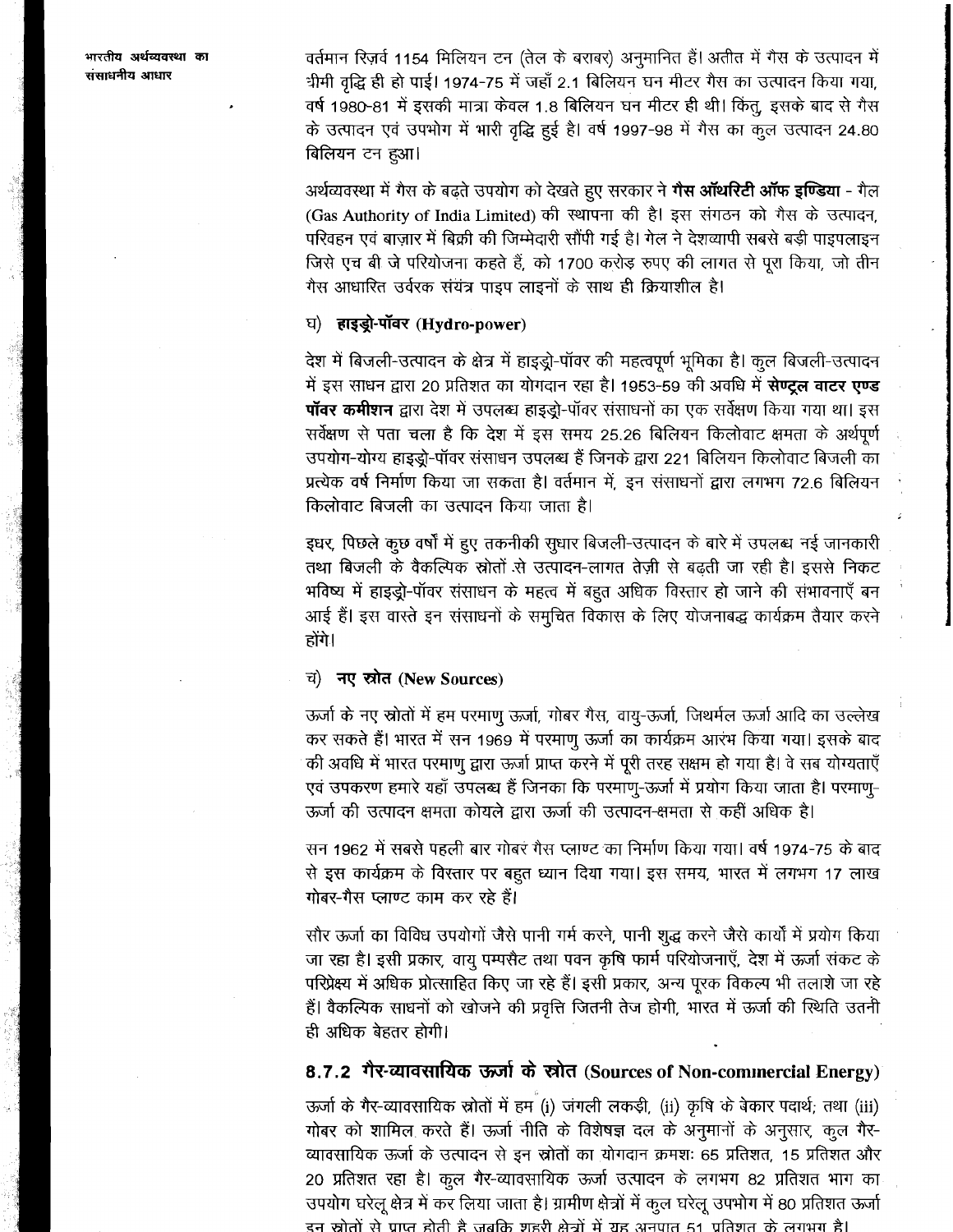सन 2000 ई. के बारे में उपलब्ध अनुमानों से यह पता चलता है कि ईंधन लकड़ी की माँग 111 मिलियन टन से 173 मिलियन टन के बीच रहेगी। वर्तमान में ईंधन-लकड़ी की आपूर्ति 50 से 63 मिलियन टन के बीच है। रपष्ट रूप से देश में ईंधन लकड़ी का अभाव है। इस अभाव का सबसे ज्यादा बोझ गरीब वर्ग को सहन दररना पड़ता है।

### बोध प्रश्न 4

्भारत में व्यावसायिक ऊर्जा के तीन स्रोतों का उल्लेख कीजिए।  $1)$ 

्भारत में गैर-व्यावसायिक ऊर्जा के तीन स्रोतों का उल्लेख कीजिए।  $\left( 2\right)$ 

निम्नलिखित में सही कथन चुनिए :  $3)$ 

- क) भारत कच्चे तेल के उत्पादन में आत्मनिर्भर है।
- ख) भारत में पेट्रोलियम पदार्थों का उत्पादन नहीं किया जाता है।
- प्राकृतिक गैस को हाइड्रो-कार्बनों के युवराज के उपाधि से आभूषित किया जाता है। ग)
- घ) भारत में सौर-ऊर्जा गैर-व्यावसायिक ऊर्जा का प्रमुख साधन है।

#### 8.8 साराश

इस इकाई में हमने भारत में उपलब्ध प्राकृतिक संसाधनों का संक्षिप्त वर्णन प्रस्तुत किया है। उपरोक्त वर्णन से यह रपष्ट है कि भारत में विविध प्राकृतिक संसाधन पाए जाते हैं। किंतु इन संसाधनों की आपूर्ति के बारे में हमें दो बातों पर विशेष ध्यान देना होगा : (1) क्या उपलब्ध संसाधन हमारी विकास-आवश्यकताओं के संदर्भ में पर्याप्त हैं; और (2) हम उपलब्ध संसाधनों में से कितने संसाधनों का कुशल उपयोग करने में सक्षम हैं। इस दृष्टिकोण से हमारे संसाधन हमारी आवश्यकताओं से बहुत कम हैं। इसलिए हमें तत्काल ही कुछ कदम उठाने होंगे। सबसे पहले तो हमें संसाधनों की खोज का काम जारी रखना होगा जिससे कि हम अपने संसाधनों की उपलब्धि के बारे में आवश्यक जानकारी प्राप्त कर सकें। दूसरा, उपलब्ध संसाधनों के समुचित कौशल उपयोग के प्रयास करने होंगे। इस वास्ते हमें बेहतर प्रौद्योगिकी, उप-उत्पादों के प्रयोग की योजना, संसाधनों के बहु-उद्देशीय उपयोगों की संभावना आदि पर विचार करना होगा। तीसरा, हमें ऐसे कदम उठाने होंगे कि संसाधनों के उपलब्ध स्टॉकों का लम्बी अवधि तक उपयोग संभव बन पाए। अंत में, संसाधनों के समुचित प्रयोग के वारते प्रभावपूर्ण संस्थागत ढाँचे की व्यवस्था करनी होगी।

प्राकृतिक संसाधन (Natural Resources)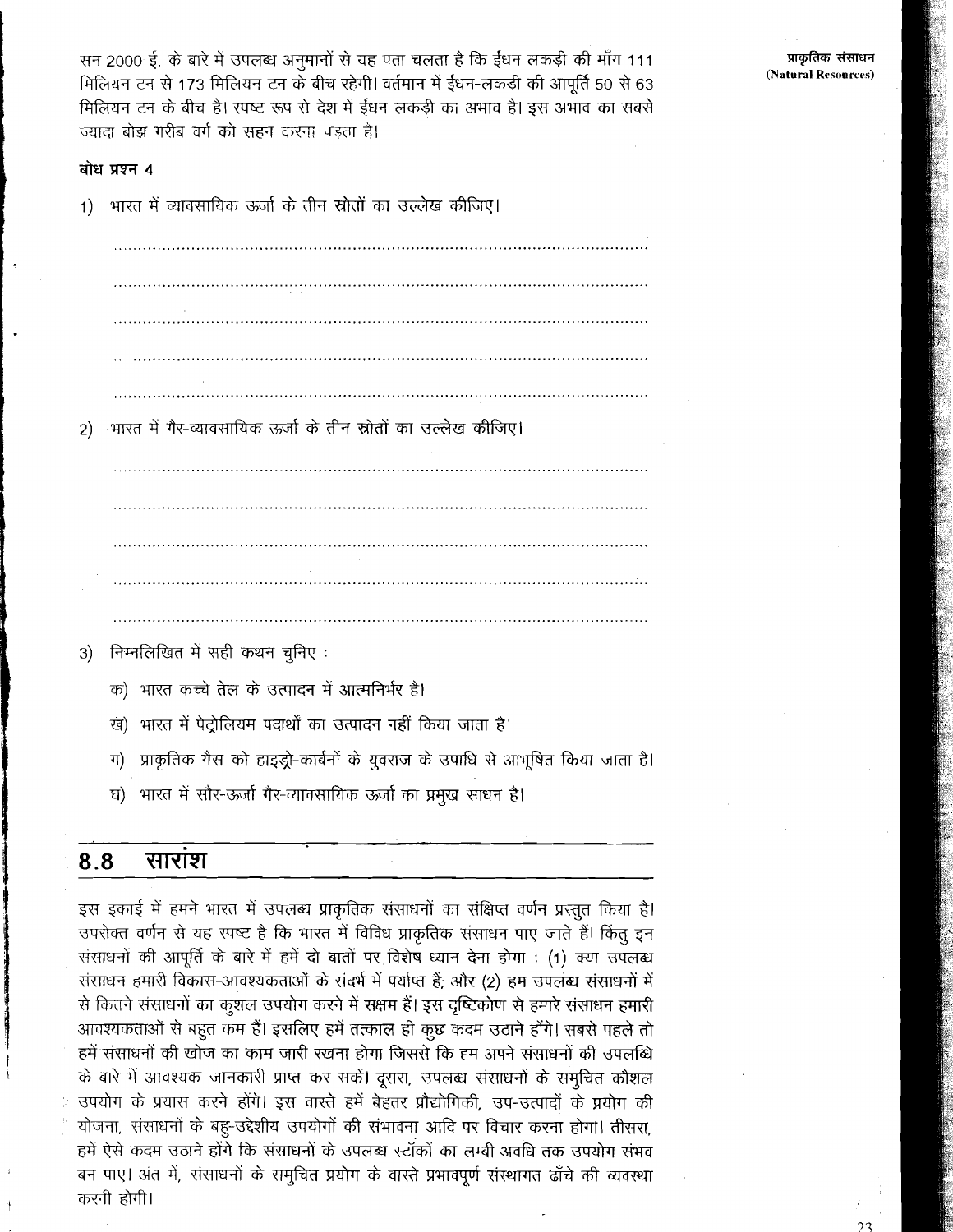ਮਾਦਰੀਲ *ਘ*ਈਕਾਰਵ**ਾ ਨਾ** संसाधनीय आधार

चूँकि आर्थिक विकास में प्राकृतिक संसाधनों को अहम भूमिका निभानी होती है, अतः उपरोक्त सभी बातों की ओर हम तटख्थ भाव से नहीं देखते रह सकते। हमें शीघ्र ही समुचित नीति का निर्माण करना होगा।

### शब्दावली 8.9

| एक-फसलीय क्षेत्र      | : वह क्षेत्र जहाँ एक वर्ष में एक ही फसल की खेती की जाती है।                                                                  |
|-----------------------|------------------------------------------------------------------------------------------------------------------------------|
| निवल बोया गया क्षेत्र | :   एक वर्ष में खेती के अंतर्गत क्षेत्र।                                                                                     |
| निजीकरण               | : वह प्रक्रिया जिसके द्वारा निजी पूँजी एवं उपक्रम को आर्थिक<br>क्रियाकलापों में प्रवेश करने के लिए प्रोत्साहित किया जाता है। |
| प्राकृतिक संसाधन      | : भूमि के ऊपर या भूमि के नीचे उपलब्ध वे सभी प्राकृतिक पदार्थ<br>जिनको श्रम की सहायता से उपभोग-योग्य बनाया जाता है।           |
| बहु-फसलीय क्षेत्र     | :  वह क्षेत्र जहाँ एक वर्ष के दौरान एक से अधिक फसलों का<br>उत्पादन किया जाता है।                                             |
| भूमिगत जल             | :   नदियों, झीलों आदि स्रोतों से प्राप्त जल।                                                                                 |
| भूमितल जल             | : कूएं, झरने आदि स्रोतों से प्राप्त जल।                                                                                      |
| सकल बोया गया क्षेत्र  | :    निवल बोया गया क्षेत्र और वह क्षेत्र जिस पर एक से अधिक फसलों<br>की खेती की गई हो।                                        |
| सामाजिक वानिकी        | : समुदाय की आवश्यकताओं के अनुसार वनों की कटाई एवं नए वनों<br>की वृद्धि।                                                      |

### कुछ उपयोगी पुस्तकें 8.10

Ashish Bose (ed): Population in India's Development 1947-2000 Planning Commission: Approach to the Ninth Five Year Plan Government of India: Report of the National Commission on Agriculture Government of India: Economic Survey (2000) World Bank: Toward an Environmental Strategy for Asia (1993) I.C. Dhingra: The Indian Economy, Environment and Policy (2001)

### बोध प्रश्नों के उत्तर 8.11

### बोध प्रश्न 1

- $1)$ उप-भाग 8.3.1 देखें
- उप-भाग 8.3.2 देखें  $2)$
- उप-भाग 8.3.3 देखें  $3)$
- $4)$ उप-भाग 8.3.4 देखें

24